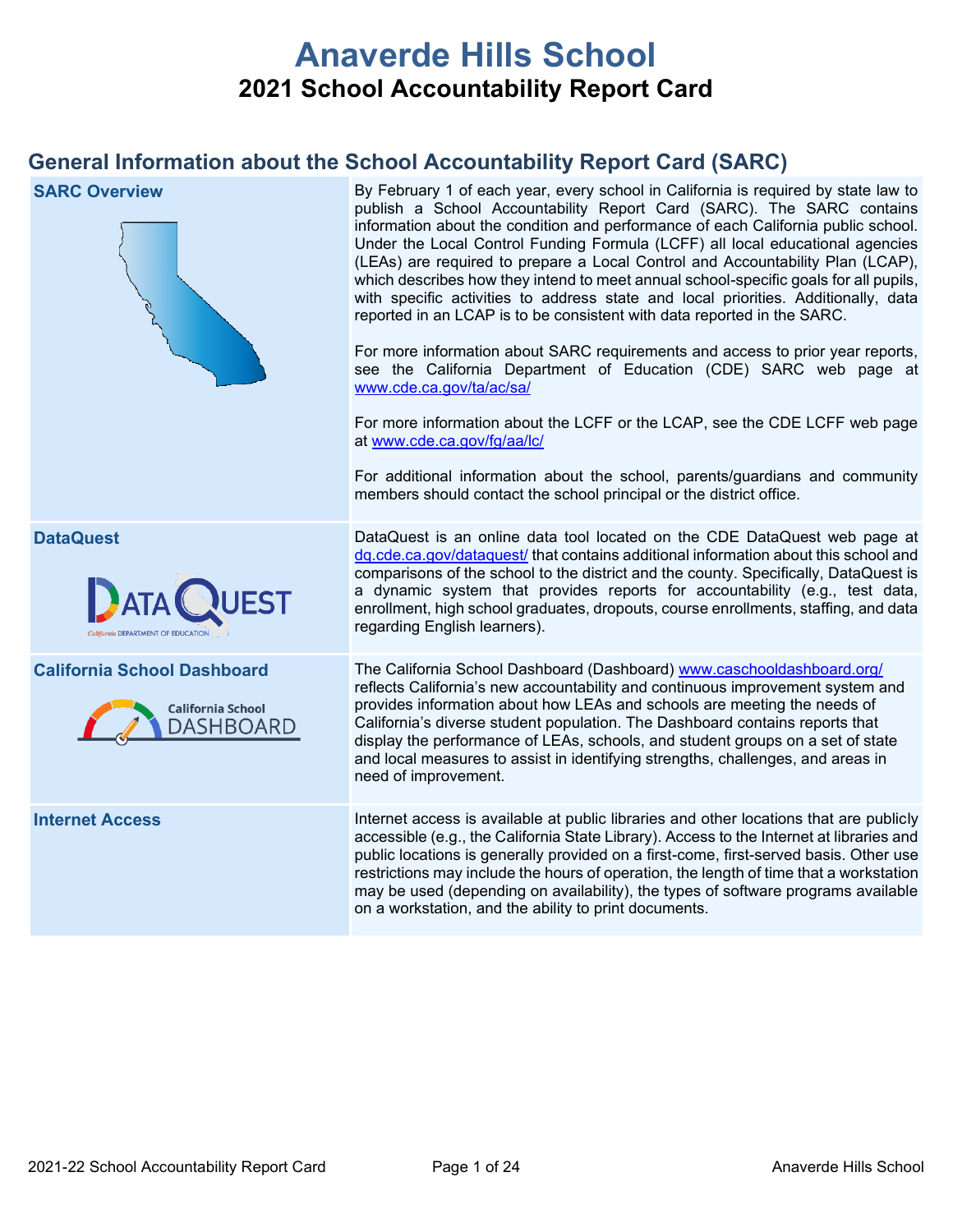#### **2021-22 School Contact Information**

| <b>School Name</b>                                 | Anaverde Hills School             |
|----------------------------------------------------|-----------------------------------|
| <b>Street</b>                                      | 2902 Greenbrier Street            |
| City, State, Zip                                   | Palmdale, CA 93551                |
| <b>Phone Number</b>                                | $(661)$ 575-9923                  |
| <b>Principal</b>                                   | Rebecca Davis                     |
| <b>Email Address</b>                               | r.davis@westside.k12.ca.us        |
| <b>School Website</b>                              | https://www.westside.k12.ca.us/ah |
| County-District-School (CDS) Code 19-65102-0110098 |                                   |

| 2021-22 District Contact Information |                                           |  |  |  |
|--------------------------------------|-------------------------------------------|--|--|--|
| <b>District Name</b>                 | Westside Union Elementary School District |  |  |  |
| <b>Phone Number</b>                  | (661) 722-0716                            |  |  |  |
| Superintendent                       | Regina Rossall                            |  |  |  |
| <b>Email Address</b>                 | r.rossall@westside.k12.ca.us              |  |  |  |
| <b>District Website Address</b>      | www.westside.k12.ca.us                    |  |  |  |

#### **2021-22 School Overview**

Anaverde Hills School opened in August 2005 on a temporary site. In August of 2013, the school was relocated on the permanent site. In April of 2010 Anaverde Hills Elementary School was named a California Distinguished School based on the outstanding academic achievement during the 2008-2009 school year. In 2018, Anaverde Hills received 3 year WASC accreditation. Anaverde Hills has 20 general education classrooms and three SDC classrooms ranging from Kindergarten through eighth grade, Physical Education Teacher, Resource Specialist, and speech teacher, an EL aide, and a librarian along with a a full time Vice Principal, School Psychologist and School Counselor.

The school enrollment is approximately 650 students, in which the majority of the students live walking distance from the school site. Anaverde Hills is supported by a dedicated Parent Teacher Student Association, which provides academic opportunities as well as a foundational component to the traditions and culture of the school.

Consistent school-wide practices are in place to raise academic achievement in every classroom at Anaverde Hills and include use of the core curriculum as first instruction, focused on student engagement, and presenting clear learning objectives in lessons. With the implementation of the California State Standards, additional District initiatives reading by the end of second grade for all students, strong reading skills from grades 3-6 in order to prepare students for Middle School and for all Middle School students to increase reading in order to access courses and academic readiness for High School.

#### **Mission**

Anaverde Hills School will provide each student with equitable, relevant access to high academic achievement by equipping all students with the tools to become productive citizens in a global community.

#### **Vision**

Anaverde Hills is a community school that prepares our students for higher education and career readiness through innovative technology, relevant social and academic programming, and personalized learning so that all students discover the best version of themselves.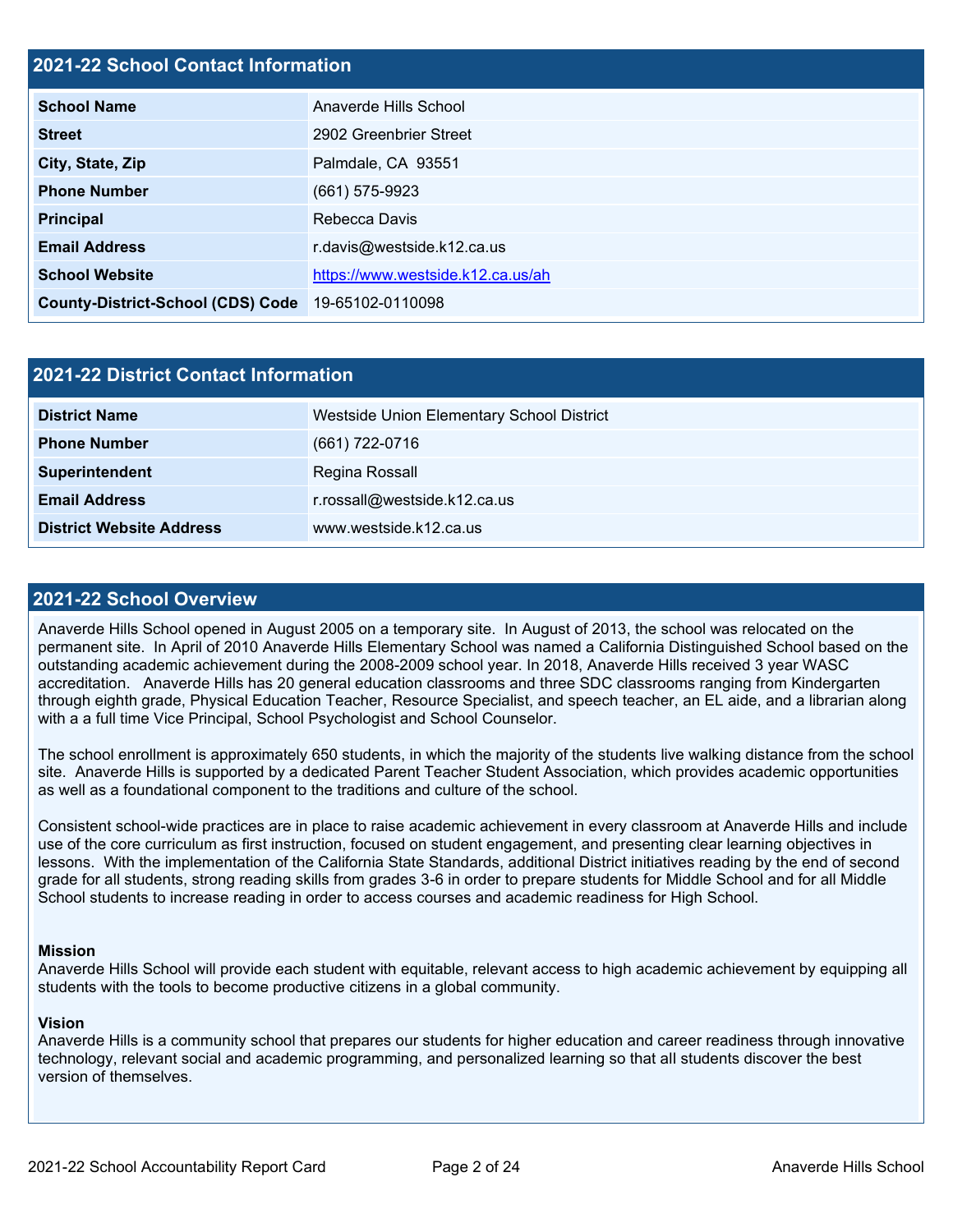# **About this School**

| 2020-21 Student Enrollment by Grade Level |                           |  |  |  |
|-------------------------------------------|---------------------------|--|--|--|
| <b>Grade Level</b>                        | <b>Number of Students</b> |  |  |  |
| Kindergarten                              | 79                        |  |  |  |
| Grade 1                                   | 88                        |  |  |  |
| Grade 2                                   | 85                        |  |  |  |
| Grade 3                                   | 90                        |  |  |  |
| Grade 4                                   | 65                        |  |  |  |
| Grade 5                                   | 86                        |  |  |  |
| Grade 6                                   | 92                        |  |  |  |
| Grade 7                                   | 45                        |  |  |  |
| Grade 8                                   | 64                        |  |  |  |
| <b>Total Enrollment</b>                   | 694                       |  |  |  |

# **2020-21 Student Enrollment by Student Group**

| <b>Student Group</b>                   | <b>Percent of Total Enrollment</b> |
|----------------------------------------|------------------------------------|
| American Indian or Alaska Native       | 0.6                                |
| <b>Asian</b>                           | 1.7                                |
| <b>Black or African American</b>       | 16.9                               |
| <b>Filipino</b>                        | 3.5                                |
| <b>Hispanic or Latino</b>              | 62.1                               |
| <b>Two or More Races</b>               | 4.2                                |
| <b>White</b>                           | 11                                 |
| <b>English Learners</b>                | 8.1                                |
| <b>Foster Youth</b>                    | 2                                  |
| <b>Homeless</b>                        | 9.4                                |
| <b>Socioeconomically Disadvantaged</b> | 57.6                               |
| <b>Students with Disabilities</b>      | 16                                 |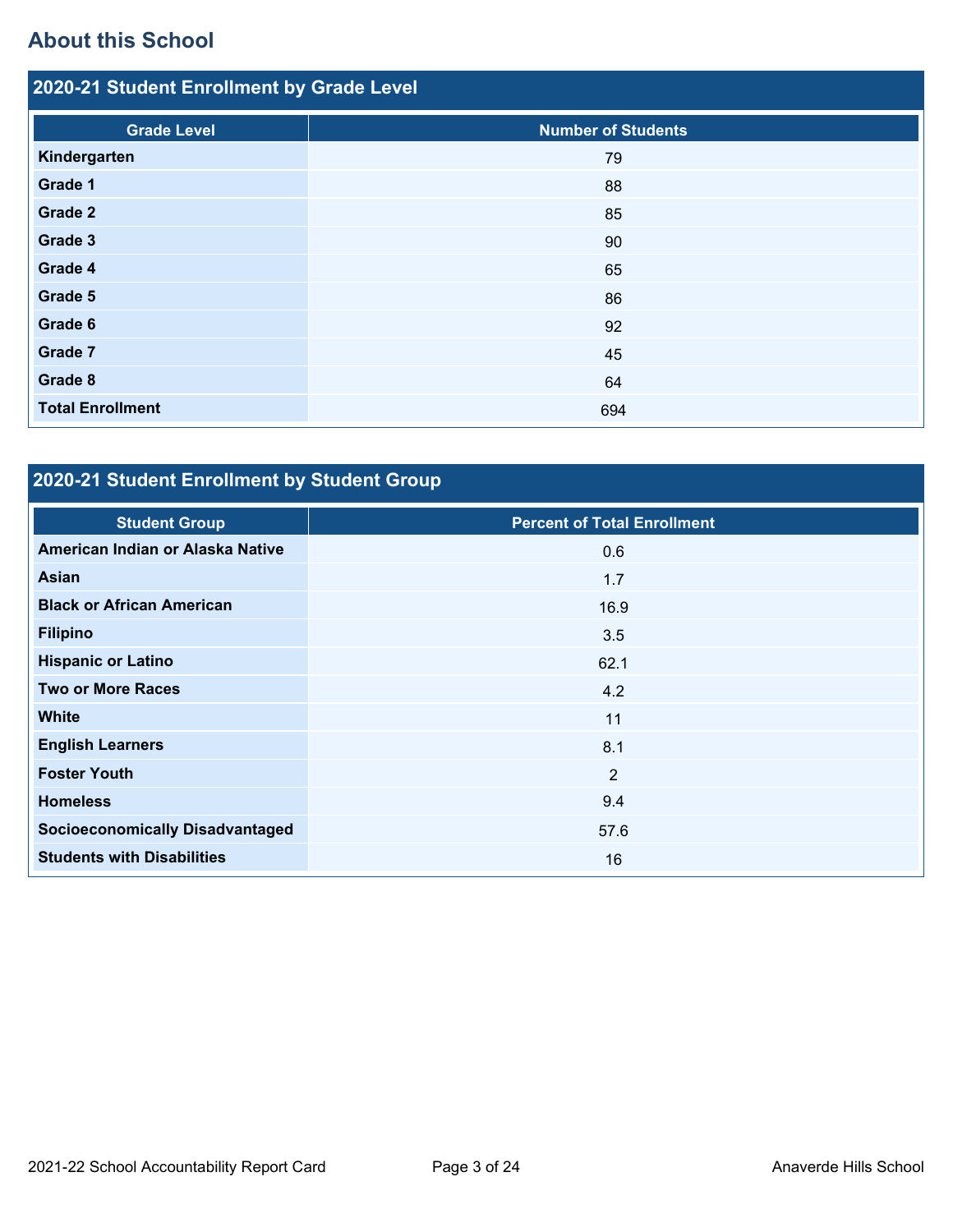# **A. Conditions of Learning State Priority: Basic**

The SARC provides the following information relevant to the State priority: Basic (Priority 1):

- Degree to which teachers are appropriately assigned and fully credentialed in the subject area and for the pupils they are teaching;
	- Pupils have access to standards-aligned instructional materials; and
- School facilities are maintained in good repair

Note: For more information refer to the Updated Teacher Equity Definitions web page at<https://www.cde.ca.gov/pd/ee/teacherequitydefinitions.asp>

#### **2019-20 Teacher Preparation and Placement**

| <b>Authorization/Assignment</b>                                                                 | 2019-20 |
|-------------------------------------------------------------------------------------------------|---------|
| Fully (Preliminary or Clear) Credentialed for Subject and Student Placement (properly assigned) |         |
| <b>Intern Credential Holders Properly Assigned</b>                                              |         |
| Teachers Without Credentials and Misassignments ("ineffective" under ESSA)                      |         |
| Credentialed Teachers Assigned Out-of-Field ("out-of-field" under ESSA)                         |         |
| <b>Unknown</b>                                                                                  |         |
| <b>Total Teaching Positions</b>                                                                 |         |
|                                                                                                 |         |

Note: The data in this table is based on Full Time Equivalent (FTE) status. One FTE equals one staff member working full time; one FTE could also represent two staff members who each work 50 percent of full time. Additionally, an assignment is defined as a position that an educator is assigned to based on setting, subject, and grade level. An authorization is defined as the services that an educator is authorized to provide to students.

### **2019-20 Teachers Without Credentials and Misassignments (considered "ineffective" under ESSA)**

| <b>Authorization/Assignment</b>                              | 2019-20 |
|--------------------------------------------------------------|---------|
| <b>Permits and Waivers</b>                                   |         |
| <b>Misassignments</b>                                        |         |
| <b>Vacant Positions</b>                                      |         |
| <b>Total Teachers Without Credentials and Misassignments</b> |         |

### **2019-20 Credentialed Teachers Assigned Out-of-Field (considered "out-of-field" under ESSA)**

| <b>Indicator</b>                                              | 2019-20 |
|---------------------------------------------------------------|---------|
| <b>Credentialed Teachers Authorized on a Permit or Waiver</b> |         |
| <b>Local Assignment Options</b>                               |         |
| <b>Total Out-of-Field Teachers</b>                            |         |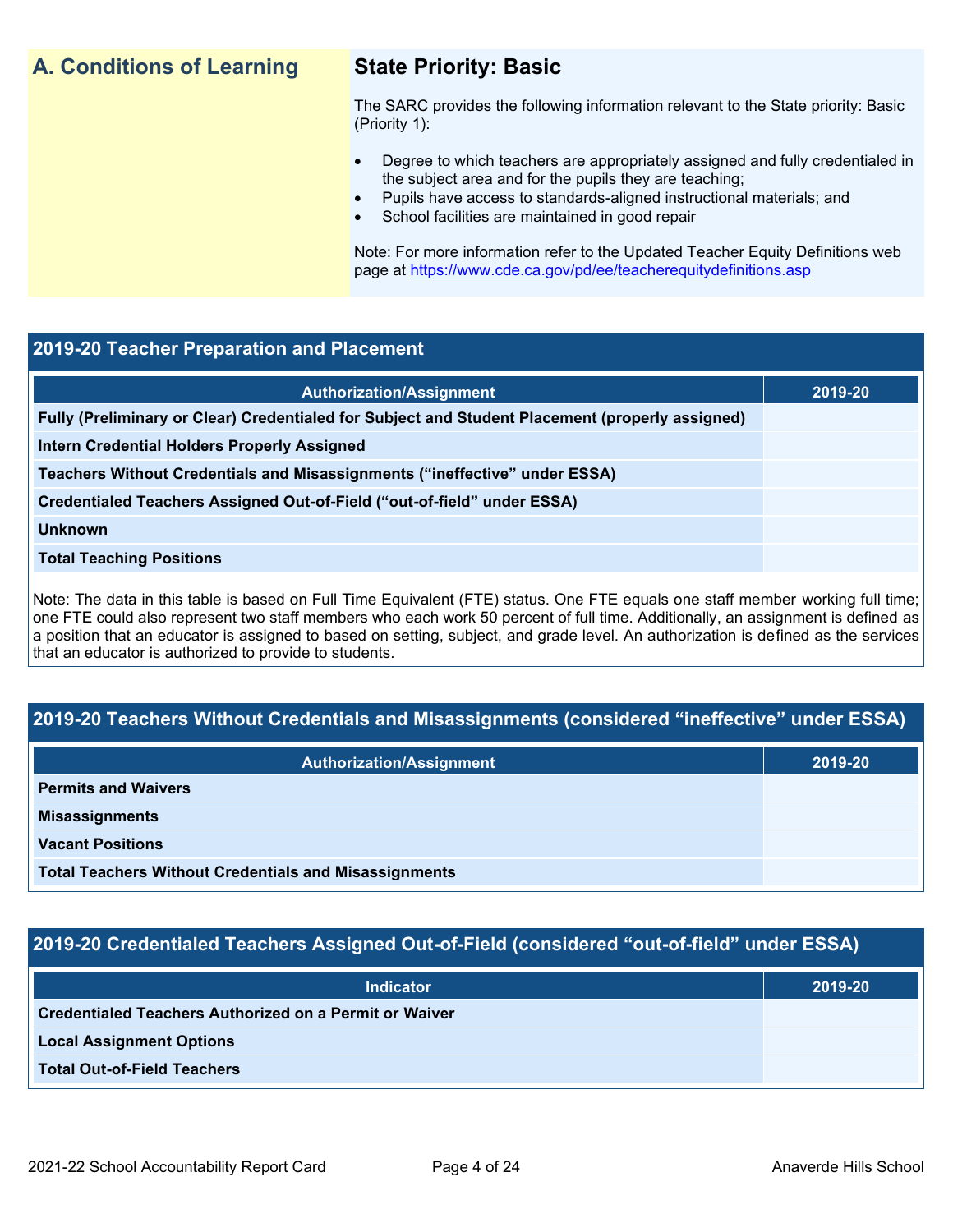#### **2019-20 Class Assignments**

| <b>Indicator</b>                                                                                                                                    | 2019-20 |
|-----------------------------------------------------------------------------------------------------------------------------------------------------|---------|
| <b>Misassignments for English Learners</b><br>(a percentage of all the classes with English learners taught by teachers that are misassigned)       |         |
| No credential, permit or authorization to teach<br>(a percentage of all the classes taught by teachers with no record of an authorization to teach) |         |

## **2021-22 Quality, Currency, Availability of Textbooks and Other Instructional Materials**

Westside Union School District provides all students with textbooks and other instructional materials to support the district's adopted curricular programs. Funding is provided by the state for the acquisition of textbooks and instructional materials that are aligned with State Board adopted content standards in Reading/Language Arts/English Language Development, Mathematics, History/Social Science, and Science. The following are the instructional programs currently adopted by our district:

#### **Year and month in which the data were collected Constanting Constanting Constanting Constanting Constanting October 2020**

| <b>Subject</b>                                         | Textbooks and Other Instructional Materials/year of<br><b>Adoption</b> | <b>From</b><br><b>Most</b><br><b>Recent</b><br><b>Adoption</b> | <b>Percent</b><br><b>Students</b><br><b>Lacking Own</b><br><b>Assigned</b><br>Copy |
|--------------------------------------------------------|------------------------------------------------------------------------|----------------------------------------------------------------|------------------------------------------------------------------------------------|
| <b>Reading/Language Arts</b>                           | TK Houghton Mifflin Splash (2012)                                      | Yes                                                            | $\mathbf 0$                                                                        |
|                                                        | K-5 Houghton Mifflin Harcourt, Journeys CA (2017)                      |                                                                |                                                                                    |
|                                                        | 6-8 McGraw-Hill Education, Study Sync CA (2017)                        |                                                                |                                                                                    |
| <b>Mathematics</b>                                     | TK Houghton Mifflin Harcourt, Expressions (2016)                       | Yes                                                            | $\pmb{0}$                                                                          |
|                                                        | K-5 McGraw Hill, My Math (2015)                                        |                                                                |                                                                                    |
|                                                        | 6-8 Houghton Mifflin Harcourt, Go Math (2015)                          |                                                                |                                                                                    |
| <b>Science</b>                                         | K-5 Savvas Realize, California Elevate Science, 2020                   | Yes                                                            | $\Omega$                                                                           |
|                                                        | 6-8 Amplify Science California, 2020                                   |                                                                |                                                                                    |
| <b>History-Social Science</b>                          | K-5 Pearson, My World California (2019)                                | Yes                                                            | $\mathbf 0$                                                                        |
|                                                        | 6-8 Teachers' Curriculum Institute, History Alive! (2017)              |                                                                |                                                                                    |
| <b>Foreign Language</b>                                | N/A                                                                    |                                                                | N/A                                                                                |
| <b>Health</b>                                          | N/A                                                                    |                                                                | N/A                                                                                |
| <b>Visual and Performing Arts</b>                      | N/A                                                                    |                                                                | N/A                                                                                |
| <b>Science Laboratory Equipment</b><br>$(grades 9-12)$ | N/A                                                                    |                                                                | N/A                                                                                |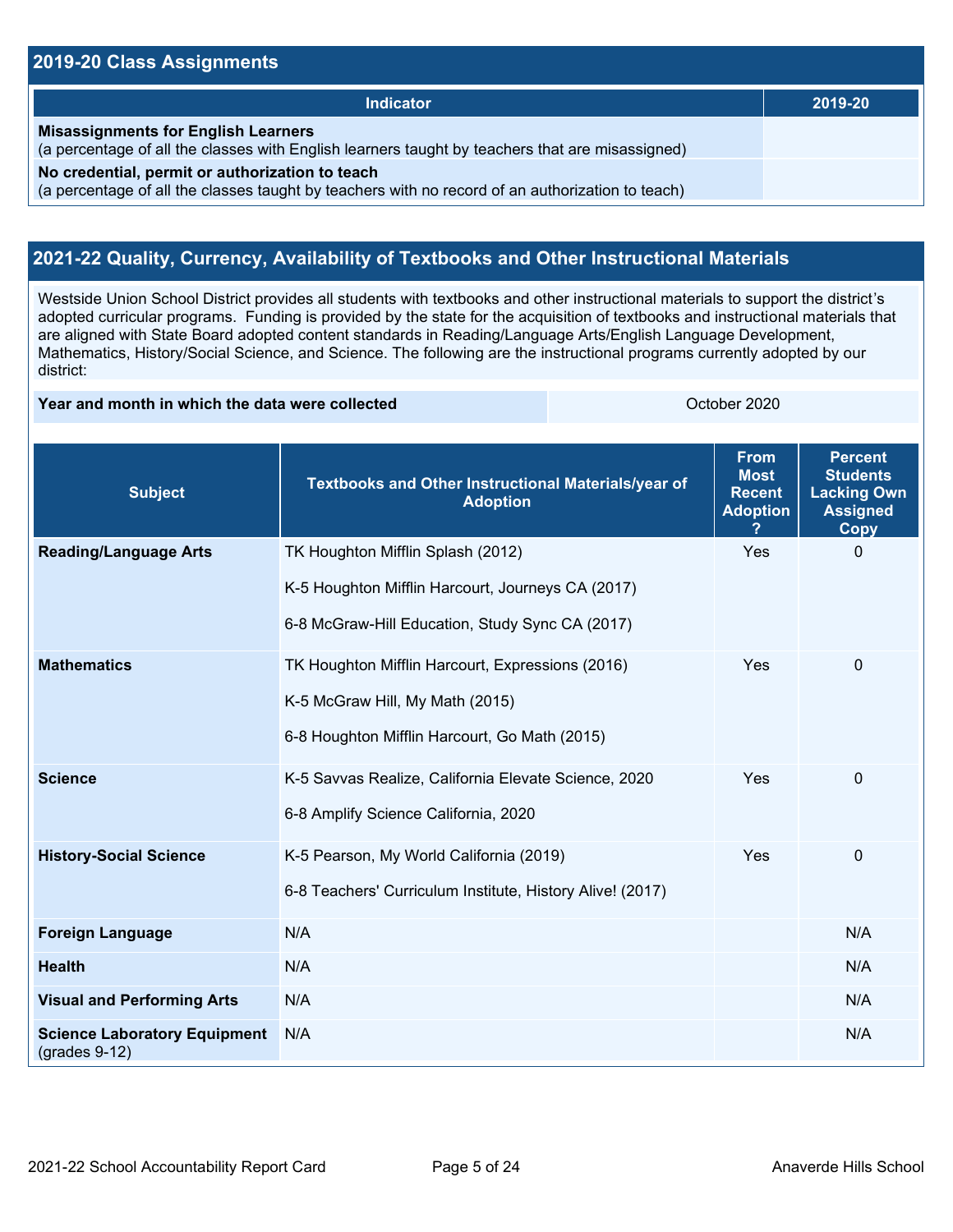#### **School Facility Conditions and Planned Improvements**

The new Anaverde School classrooms, located at 2902 Greenbrier Street, Palmdale CA were opened August, 2013. The new campus includes seven new classrom buildings with a total of 20 new classrooms, a new 28,000 square feet core building, which is scheduled to open 2014, and includes the administrative offices, two SDC classrooms, Resource Specialist classroom, speech classroom, cooking kitchen, cafeteria/auditorium with indoor basketball courts, stage, band room, library and computer classroom.

The school is completely fenced to provide a secure and safe environment for learning. The main playground includes a large grass area for Physical Education, a hardcourt area that includes handball, basketball, tetherball, play structure and other outdoor games. The kindergarten playground is fenced off from the main play area and includes a play structure, sand box, and grass area where they can sit under the trees.

#### **Year and month of the most recent FIT report** 11/1/2021 11/1/2021

| <b>System Inspected</b>                                                       | <b>Rate</b><br>Good       | <b>Rate</b><br>Fair | Rate<br>Poor | <b>Repair Needed and Action Taken or Planned</b>                                                                                                                                                                                                                                                                                                                                                                                                                                                                                   |
|-------------------------------------------------------------------------------|---------------------------|---------------------|--------------|------------------------------------------------------------------------------------------------------------------------------------------------------------------------------------------------------------------------------------------------------------------------------------------------------------------------------------------------------------------------------------------------------------------------------------------------------------------------------------------------------------------------------------|
| <b>Systems:</b><br>Gas Leaks, Mechanical/HVAC, Sewer                          | X                         |                     |              |                                                                                                                                                                                                                                                                                                                                                                                                                                                                                                                                    |
| Interior:<br><b>Interior Surfaces</b>                                         |                           | $\pmb{\times}$      |              | A25 LIBRARY: 3 ceiling tile stained<br>A45 STAFF LOUNGE: HOLE IN WALL<br>BAND ROOM a-27: 5 water damaged ceiling tiles<br>N door put hole in the wall<br>COMPUTER LAB A23: SECOND COUNTER THE<br>FORMICA IS PEELING/DAMAGED 6" PIECE<br><b>DAMAGED</b><br><b>D2: CARPETS STAINED</b><br>E4: one water damaged ceiling tile<br>EAST T1: one broken ceiling tile<br><b>IDF-F: MISSING ONE CEILING TILE</b><br>MULTIPURPOSE A34: 38 ea 12x12 roof leak<br>STAFF RR H6: light diffuser is cracked/broken<br><b>T6: 2 TILES STAINED</b> |
| <b>Cleanliness:</b><br>Overall Cleanliness, Pest/Vermin Infestation           | $\mathsf{X}$              |                     |              | E2: Stained Carpet<br>F3: Carpet Stain<br>H3: Carpet Stain                                                                                                                                                                                                                                                                                                                                                                                                                                                                         |
| <b>Electrical</b>                                                             | $\mathsf{X}$              |                     |              |                                                                                                                                                                                                                                                                                                                                                                                                                                                                                                                                    |
| <b>Restrooms/Fountains:</b><br>Restrooms, Sinks/ Fountains                    | X                         |                     |              | STUDENT RR D5: Mirror scratched                                                                                                                                                                                                                                                                                                                                                                                                                                                                                                    |
| Safety:<br>Fire Safety, Hazardous Materials                                   | $\mathsf{X}$              |                     |              |                                                                                                                                                                                                                                                                                                                                                                                                                                                                                                                                    |
| Structural:<br>Structural Damage, Roofs                                       | $\overline{\mathsf{X}}$   |                     |              | A45 STAFF LOUNGE: HOLE IN WALL                                                                                                                                                                                                                                                                                                                                                                                                                                                                                                     |
| <b>External:</b><br>Playground/School Grounds, Windows/<br>Doors/Gates/Fences | $\boldsymbol{\mathsf{X}}$ |                     |              |                                                                                                                                                                                                                                                                                                                                                                                                                                                                                                                                    |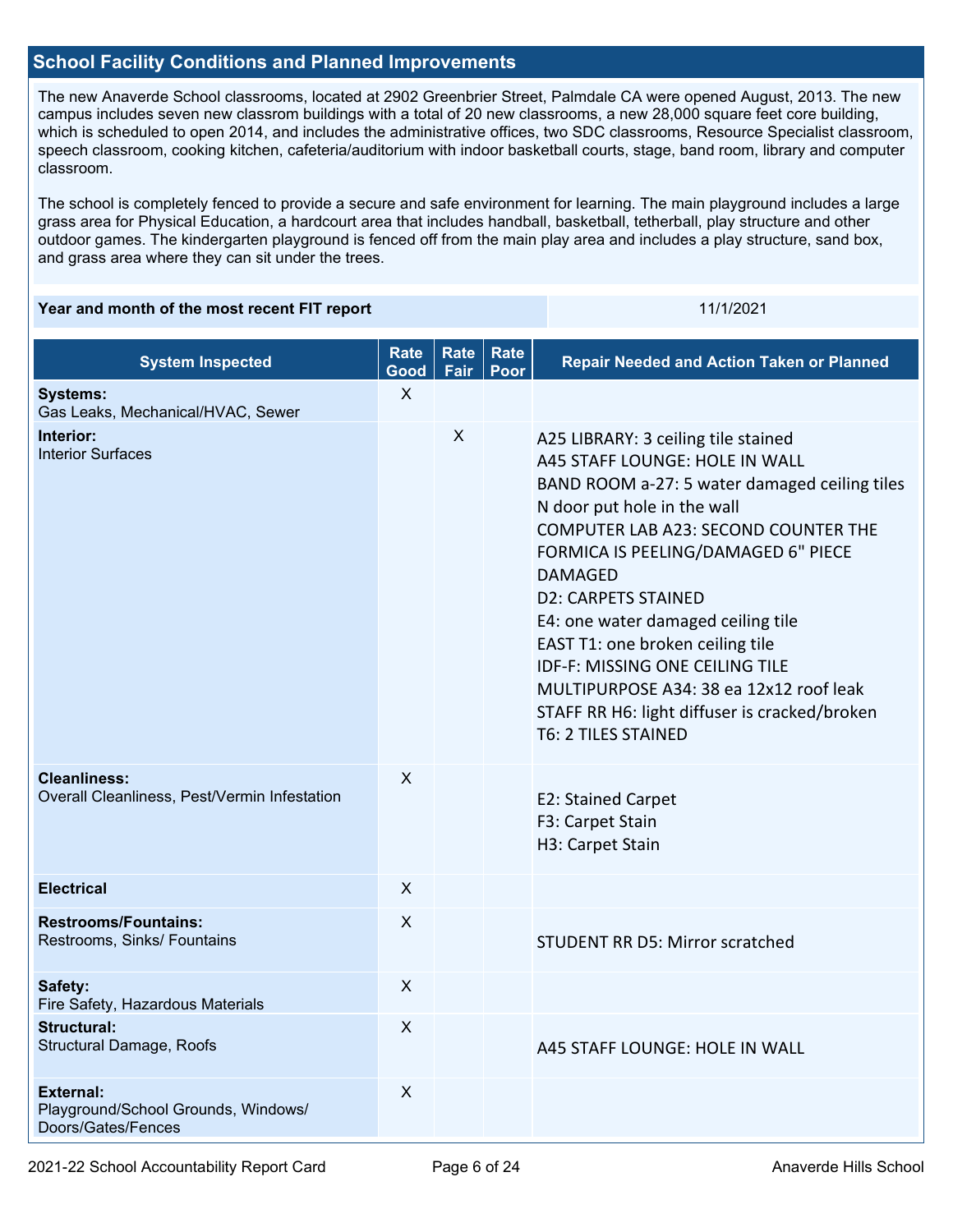| <b>Overall Facility Rate</b> |      |      |      |  |  |  |
|------------------------------|------|------|------|--|--|--|
| <b>Exemplary</b>             | Good | Fair | Poor |  |  |  |
|                              |      |      |      |  |  |  |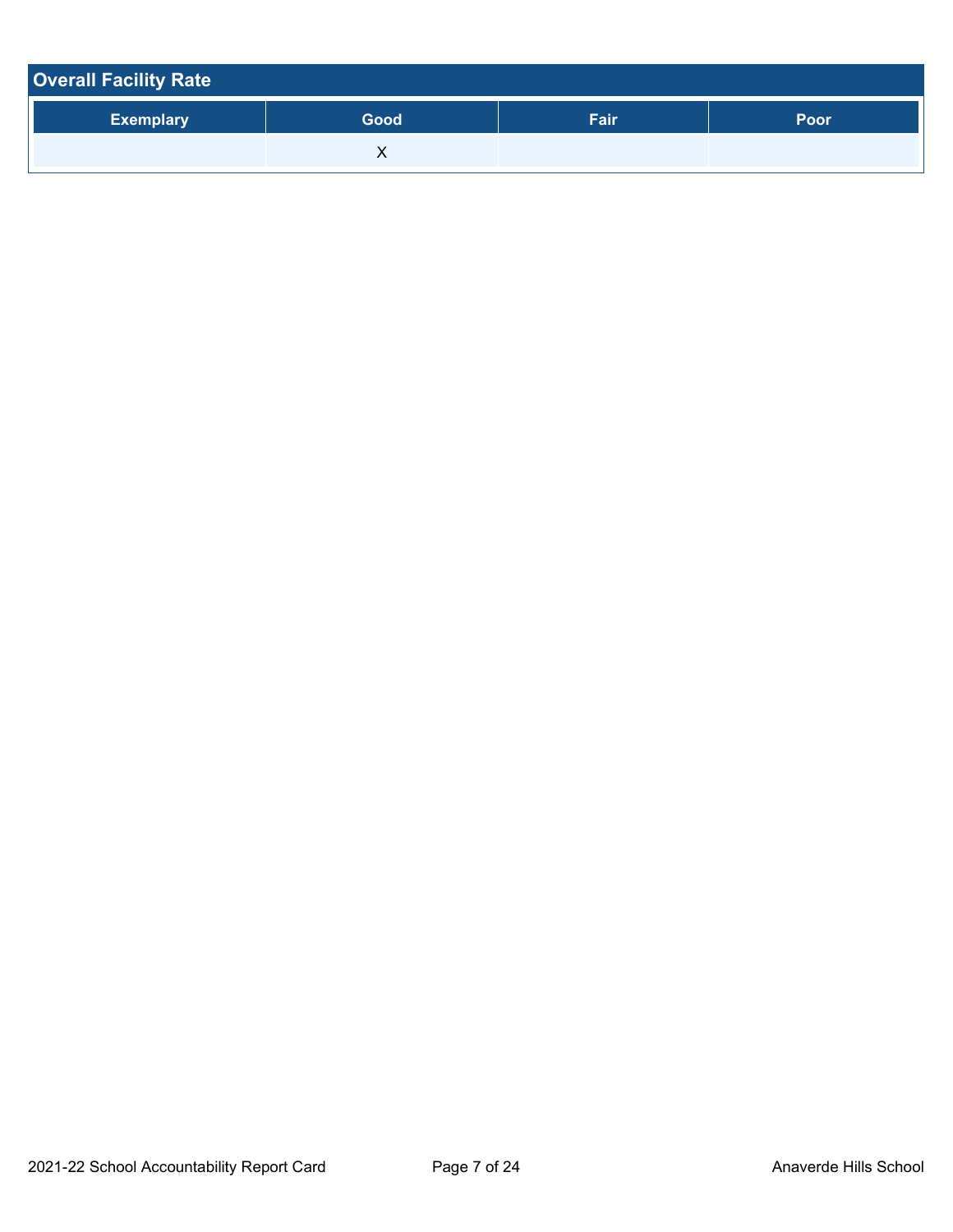# **B. Pupil Outcomes State Priority: Pupil Achievement**

The SARC provides the following information relevant to the State priority: Pupil Achievement (Priority 4):

#### **Statewide Assessments**

(i.e., California Assessment of Student Performance and Progress [CAASPP] System includes the Smarter Balanced Summative Assessments for students in the general education population and the California Alternate Assessments [CAAs] for English language arts/literacy [ELA] and mathematics given in grades three through eight and grade eleven. Only eligible students may participate in the administration of the CAAs. CAAs items are aligned with alternate achievement standards, which are linked with the Common Core State Standards [CCSS] for students with the most significant cognitive disabilities).

The CAASPP System encompasses the following assessments and student participation requirements:

- 1. **Smarter Balanced Summative Assessments and CAAs for ELA** in grades three through eight and grade eleven.
- 2. **Smarter Balanced Summative Assessments and CAAs for mathematics** in grades three through eight and grade eleven.
- 3. **California Science Test (CAST) and CAAs for Science** in grades five, eight, and once in high school (i.e., grade ten, eleven, or twelve).

#### **SARC Reporting in the 2020-2021 School Year Only**

Where the most viable option, LEAs were required to administer the statewide summative assessment in ELA and mathematics. Where a statewide summative assessment was not the most viable option for the LEA (or for one or more gradelevel[s] within the LEA) due to the pandemic, LEAs were allowed to report results from a different assessment that met the criteria established by the State Board of Education (SBE) on March 16, 2021. The assessments were required to be:

- Aligned with CA CCSS for ELA and mathematics;
- Available to students in grades 3 through 8, and grade 11; and
- Uniformly administered across a grade, grade span, school, or district to all eligible students.

#### **Options**

Note that the CAAs could only be administered in-person following health and safety requirements. If it was not viable for the LEA to administer the CAAs in person with health and safety guidelines in place, the LEA was directed to not administer the tests. There were no other assessment options available for the CAAs. Schools administered the Smarter Balanced Summative Assessments for ELA and mathematics, other assessments that meet the SBE criteria, or a combination of both, and they could only choose one of the following:

- Smarter Balanced ELA and mathematics summative assessments;
- Other assessments meeting the SBE criteria; or
- Combination of Smarter Balanced ELA and mathematics summative assessments and other assessments.

The percentage of students who have successfully completed courses that satisfy the requirements for entrance to the University of California and the California State University, or career technical education sequences or programs of study.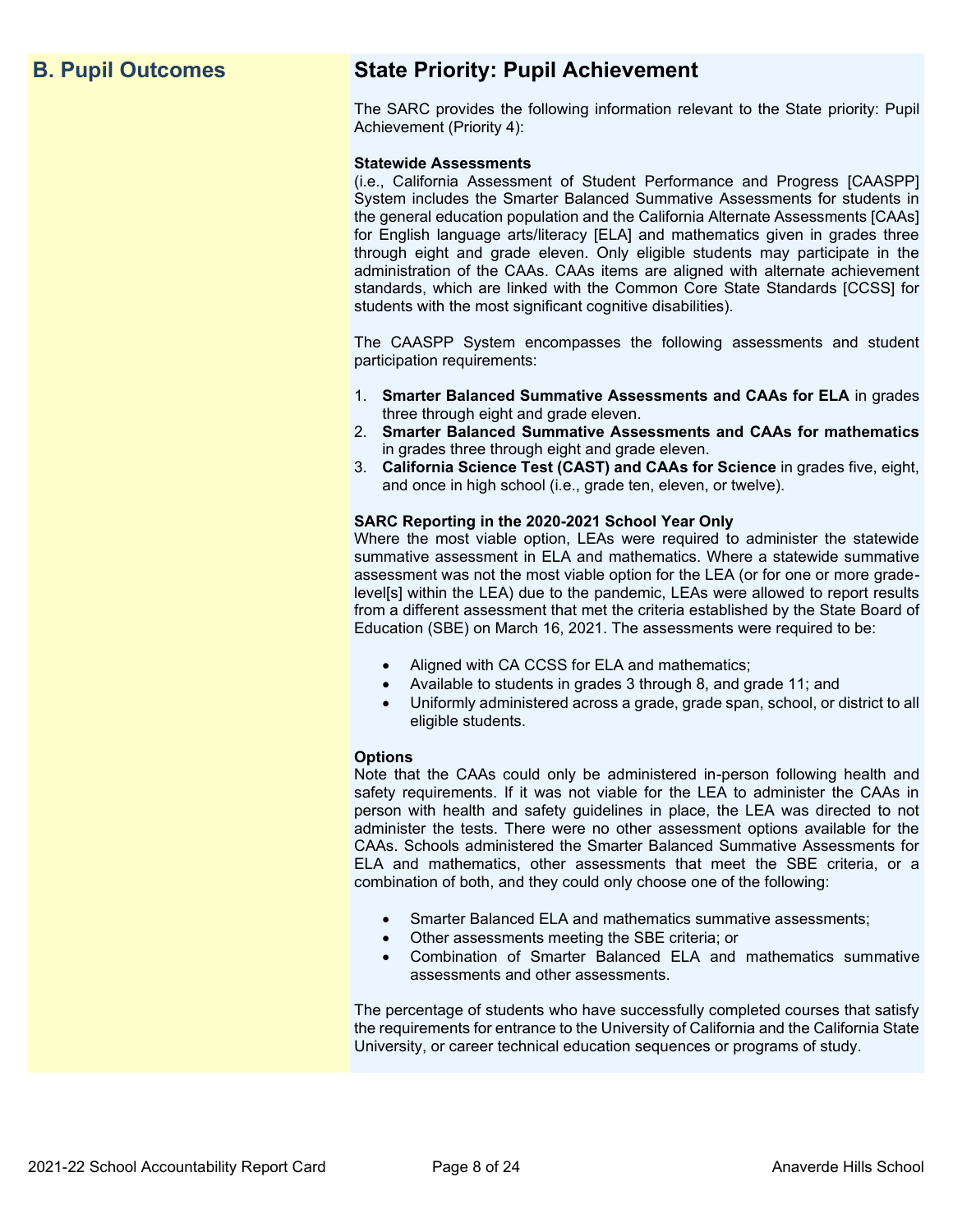#### **Percentage of Students Meeting or Exceeding the State Standard on CAASPP**

This table displays CAASPP test results in ELA and mathematics for all students grades three through eight and grade eleven taking and completing a state-administered assessment.

The 2019-2020 data cells with N/A values indicate that the 2019-2020 data are not available due to the COVID-19 pandemic and resulting summative test suspension. The Executive Order N-30-20 was issued which waived the assessment, accountability, and reporting requirements for the 2019-2020 school year.

The 2020-2021 data cells have N/A values because these data are not comparable to other year data due to the COVID-19 pandemic during the 2020-2021 school year. Where the CAASPP assessments in ELA and/or mathematics is not the most viable option, the LEAs were allowed to administer local assessments. Therefore, the 2020-2021 data between school years for the school, district, state are not an accurate comparison. As such, it is inappropriate to compare results of the 2020-2021 school year to other school years.

| Subject                                                              | <b>School</b><br>2019-20 | <b>School</b><br>2020-21 | <b>District</b><br>2019-20 | <b>District</b><br>2020-21 | <b>State</b><br>2019-20 | <b>State</b><br>2020-21 |
|----------------------------------------------------------------------|--------------------------|--------------------------|----------------------------|----------------------------|-------------------------|-------------------------|
| <b>English Language Arts/Literacy</b><br>$\left($ grades 3-8 and 11) | N/A                      | N/A                      | N/A                        | N/A                        | N/A                     | N/A                     |
| <b>Mathematics</b><br>$(grades 3-8 and 11)$                          | N/A                      | N/A                      | N/A                        | N/A                        | N/A                     | N/A                     |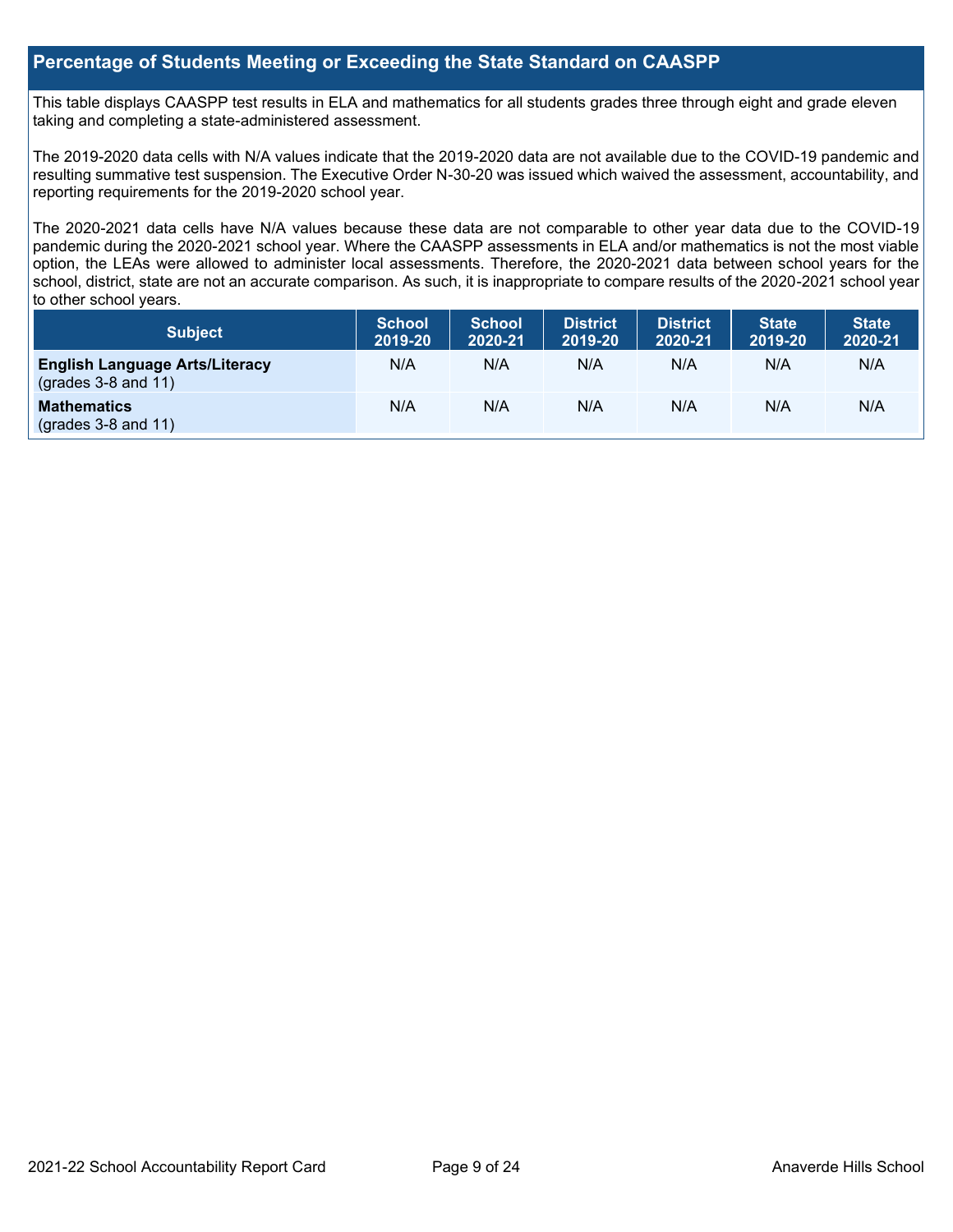### **2020-21 CAASPP Test Results in ELA by Student Group**

This table displays CAASPP test results in ELA by student group for students grades three through eight and grade eleven taking and completing a state-administered assessment. The CDE will populate this table for schools in cases where the school administered the CAASPP assessment. In cases where the school administered a local assessment instead of CAASPP, the CDE will populate this table with "NT" values, meaning this school did not test students using the CAASPP. See the local assessment(s) table for more information.

| <b>CAASPP</b><br><b>Student Groups</b>               | <b>CAASPP</b><br><b>Total</b><br><b>Enrollment</b> | <b>CAASPP</b><br><b>Number</b><br><b>Tested</b> | <b>CAASPP</b><br><b>Percent</b><br><b>Tested</b> | <b>CAASPP</b><br><b>Percent</b><br><b>Not Tested</b> | <b>CAASPP</b><br><b>Percent</b><br><b>Met or</b><br><b>Exceeded</b> |
|------------------------------------------------------|----------------------------------------------------|-------------------------------------------------|--------------------------------------------------|------------------------------------------------------|---------------------------------------------------------------------|
| <b>All Students</b>                                  | 435                                                | <b>NT</b>                                       | <b>NT</b>                                        | <b>NT</b>                                            | <b>NT</b>                                                           |
| <b>Female</b>                                        | 214                                                | <b>NT</b>                                       | <b>NT</b>                                        | <b>NT</b>                                            | <b>NT</b>                                                           |
| <b>Male</b>                                          | 221                                                | <b>NT</b>                                       | <b>NT</b>                                        | <b>NT</b>                                            | <b>NT</b>                                                           |
| American Indian or Alaska Native                     | --                                                 | <b>NT</b>                                       | <b>NT</b>                                        | <b>NT</b>                                            | <b>NT</b>                                                           |
| <b>Asian</b>                                         | --                                                 | <b>NT</b>                                       | <b>NT</b>                                        | <b>NT</b>                                            | <b>NT</b>                                                           |
| <b>Black or African American</b>                     | 82                                                 | <b>NT</b>                                       | <b>NT</b>                                        | <b>NT</b>                                            | <b>NT</b>                                                           |
| <b>Filipino</b>                                      | 17                                                 | <b>NT</b>                                       | <b>NT</b>                                        | <b>NT</b>                                            | <b>NT</b>                                                           |
| <b>Hispanic or Latino</b>                            | 266                                                | <b>NT</b>                                       | <b>NT</b>                                        | <b>NT</b>                                            | <b>NT</b>                                                           |
| Native Hawaiian or Pacific Islander                  | $\mathbf 0$                                        | $\mathbf 0$                                     | $\mathbf 0$                                      | $\mathbf 0$                                          | $\mathbf 0$                                                         |
| <b>Two or More Races</b>                             | 17                                                 | <b>NT</b>                                       | <b>NT</b>                                        | <b>NT</b>                                            | <b>NT</b>                                                           |
| <b>White</b>                                         | 45                                                 | <b>NT</b>                                       | <b>NT</b>                                        | <b>NT</b>                                            | <b>NT</b>                                                           |
| <b>English Learners</b>                              | 19                                                 | <b>NT</b>                                       | <b>NT</b>                                        | <b>NT</b>                                            | <b>NT</b>                                                           |
| <b>Foster Youth</b>                                  | $\overline{\phantom{a}}$                           | <b>NT</b>                                       | <b>NT</b>                                        | <b>NT</b>                                            | <b>NT</b>                                                           |
| <b>Homeless</b>                                      | 72                                                 | <b>NT</b>                                       | <b>NT</b>                                        | <b>NT</b>                                            | <b>NT</b>                                                           |
| <b>Military</b>                                      | --                                                 | <b>NT</b>                                       | <b>NT</b>                                        | <b>NT</b>                                            | <b>NT</b>                                                           |
| <b>Socioeconomically Disadvantaged</b>               | 246                                                | <b>NT</b>                                       | <b>NT</b>                                        | <b>NT</b>                                            | <b>NT</b>                                                           |
| <b>Students Receiving Migrant Education Services</b> | 0                                                  | $\mathbf 0$                                     | 0                                                | $\mathbf 0$                                          | 0                                                                   |
| <b>Students with Disabilities</b>                    | 86                                                 | <b>NT</b>                                       | <b>NT</b>                                        | <b>NT</b>                                            | <b>NT</b>                                                           |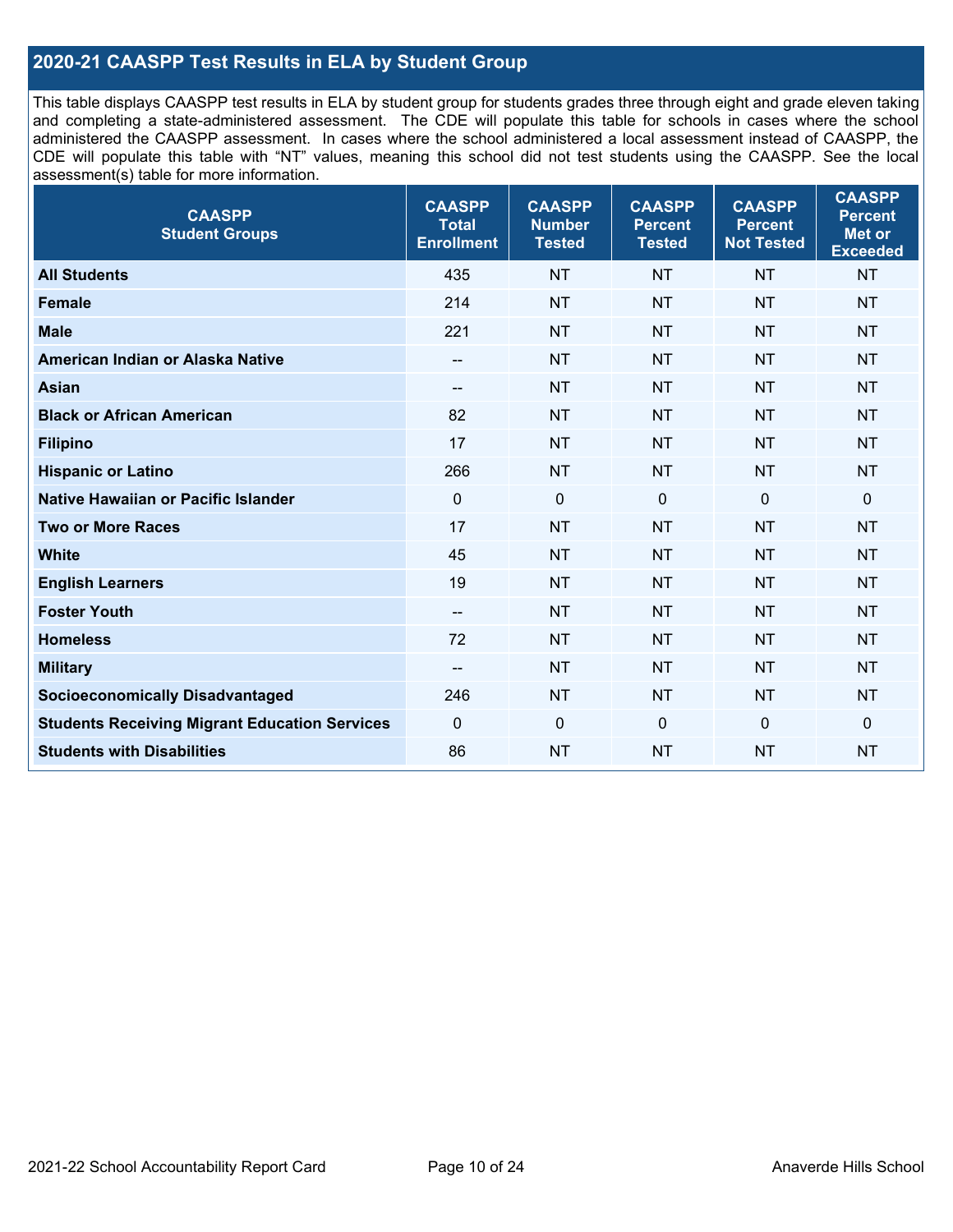### **2020-21 CAASPP Test Results in Math by Student Group**

This table displays CAASPP test results in Math by student group for students grades three through eight and grade eleven taking and completing a state-administered assessment. The CDE will populate this table for schools in cases where the school administered the CAASPP assessment. In cases where the school administered a local assessment instead of CAASPP, the CDE will populate this table with "NT" values, meaning this school did not test students using the CAASPP. See the local assessment(s) table for more information.

| <b>CAASPP</b><br><b>Student Groups</b>               | <b>CAASPP</b><br><b>Total</b><br><b>Enrollment</b> | <b>CAASPP</b><br><b>Number</b><br><b>Tested</b> | <b>CAASPP</b><br><b>Percent</b><br><b>Tested</b> | <b>CAASPP</b><br><b>Percent</b><br><b>Not Tested</b> | <b>CAASPP</b><br><b>Percent</b><br><b>Met or</b><br><b>Exceeded</b> |
|------------------------------------------------------|----------------------------------------------------|-------------------------------------------------|--------------------------------------------------|------------------------------------------------------|---------------------------------------------------------------------|
| <b>All Students</b>                                  | 435                                                | <b>NT</b>                                       | <b>NT</b>                                        | <b>NT</b>                                            | <b>NT</b>                                                           |
| <b>Female</b>                                        | 214                                                | <b>NT</b>                                       | <b>NT</b>                                        | <b>NT</b>                                            | <b>NT</b>                                                           |
| <b>Male</b>                                          | 221                                                | <b>NT</b>                                       | <b>NT</b>                                        | <b>NT</b>                                            | <b>NT</b>                                                           |
| American Indian or Alaska Native                     | $-$                                                | <b>NT</b>                                       | <b>NT</b>                                        | <b>NT</b>                                            | <b>NT</b>                                                           |
| <b>Asian</b>                                         | $\overline{\phantom{a}}$                           | <b>NT</b>                                       | <b>NT</b>                                        | <b>NT</b>                                            | <b>NT</b>                                                           |
| <b>Black or African American</b>                     | 82                                                 | <b>NT</b>                                       | <b>NT</b>                                        | <b>NT</b>                                            | <b>NT</b>                                                           |
| <b>Filipino</b>                                      | 17                                                 | <b>NT</b>                                       | <b>NT</b>                                        | <b>NT</b>                                            | <b>NT</b>                                                           |
| <b>Hispanic or Latino</b>                            | 266                                                | <b>NT</b>                                       | <b>NT</b>                                        | <b>NT</b>                                            | <b>NT</b>                                                           |
| Native Hawaiian or Pacific Islander                  | $\mathbf 0$                                        | $\mathbf 0$                                     | $\mathbf 0$                                      | $\mathbf 0$                                          | $\mathbf 0$                                                         |
| <b>Two or More Races</b>                             | 17                                                 | <b>NT</b>                                       | <b>NT</b>                                        | <b>NT</b>                                            | <b>NT</b>                                                           |
| <b>White</b>                                         | 45                                                 | <b>NT</b>                                       | <b>NT</b>                                        | <b>NT</b>                                            | <b>NT</b>                                                           |
| <b>English Learners</b>                              | 19                                                 | <b>NT</b>                                       | <b>NT</b>                                        | <b>NT</b>                                            | <b>NT</b>                                                           |
| <b>Foster Youth</b>                                  | $\overline{\phantom{a}}$                           | <b>NT</b>                                       | <b>NT</b>                                        | <b>NT</b>                                            | <b>NT</b>                                                           |
| <b>Homeless</b>                                      | 72                                                 | <b>NT</b>                                       | <b>NT</b>                                        | <b>NT</b>                                            | <b>NT</b>                                                           |
| <b>Military</b>                                      | --                                                 | <b>NT</b>                                       | <b>NT</b>                                        | <b>NT</b>                                            | <b>NT</b>                                                           |
| <b>Socioeconomically Disadvantaged</b>               | 246                                                | <b>NT</b>                                       | <b>NT</b>                                        | <b>NT</b>                                            | <b>NT</b>                                                           |
| <b>Students Receiving Migrant Education Services</b> | $\mathbf 0$                                        | $\mathbf 0$                                     | $\mathbf{0}$                                     | $\mathbf 0$                                          | $\mathbf 0$                                                         |
| <b>Students with Disabilities</b>                    | 86                                                 | <b>NT</b>                                       | <b>NT</b>                                        | <b>NT</b>                                            | <b>NT</b>                                                           |

#### **2020-21 Local Assessment Test Results in ELA by Student Group**

This table displays Local Assessment test results in ELA by student group for students grades three through eight and grade eleven. LEAs/schools will populate this table for schools in cases where the school administered a local assessment. In cases where the school administered the CAASPP assessment, LEAs/schools will populate this table with "N/A" values in all cells, meaning this table is Not Applicable for this school.

\*At or above the grade-level standard in the context of the local assessment administered.

#### **2020-21 Local Assessment Test Results in Math by Student Group**

This table displays Local Assessment test results in Math by student group for students grades three through eight and grade eleven. LEAs/schools will populate this table for schools in cases where the school administered a local assessment. In cases where the school administered the CAASPP assessment, LEAs/schools will populate this table with "N/A" values in all cells, meaning this table is Not Applicable for this school.

\*At or above the grade-level standard in the context of the local assessment administered.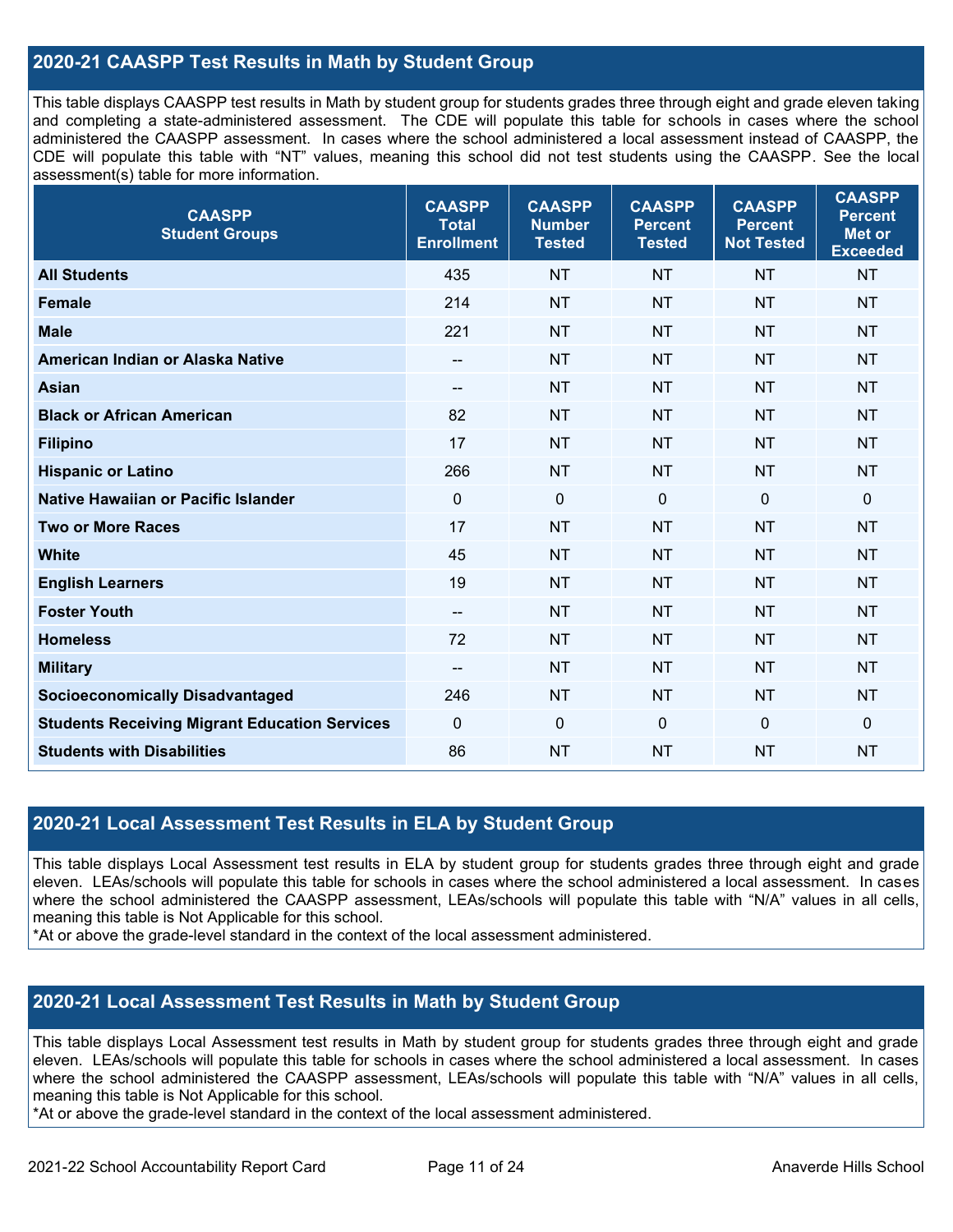### **CAASPP Test Results in Science for All Students**

This table displays the percentage of all students grades five, eight, and High School meeting or exceeding the State Standard.

The 2019-2020 data cells with N/A values indicate that the 2019-2020 data are not available due to the COVID-19 pandemic and resulting summative testing suspension. The Executive Order N-30-20 was issued which waived the assessment, accountability, and reporting requirements for the 2019-2020 school year.

For any 2020-2021 data cells with N/T values indicate that this school did not test students using the CAASPP Science.

| <b>Subject</b>                                  | <b>School</b> | <b>School</b> | <b>District</b> | District. | <b>State</b> | <b>State</b> |
|-------------------------------------------------|---------------|---------------|-----------------|-----------|--------------|--------------|
|                                                 | 2019-20       | 2020-21       | 2019-20         | 2020-21   | 2019-20      | 2020-21      |
| <b>Science</b><br>(grades 5, 8 and high school) | N/A           | NT            | N/A             | NT        | N/A          | 28.72        |

#### **2020-21 CAASPP Test Results in Science by Student Group**

This table displays CAASPP test results in Science by student group for students grades five, eight, and High School. For any data cells with N/T values indicate that this school did not test students using the CAASPP Science.

| <b>Student Group</b>                                 | <b>Total</b><br><b>Enrollment</b> | <b>Number</b><br><b>Tested</b> | <b>Percent</b><br><b>Tested</b> | <b>Percent</b><br><b>Not Tested</b> | <b>Percent</b><br><b>Met or</b><br><b>Exceeded</b> |
|------------------------------------------------------|-----------------------------------|--------------------------------|---------------------------------|-------------------------------------|----------------------------------------------------|
| <b>All Students</b>                                  | 155                               | <b>NT</b>                      | <b>NT</b>                       | <b>NT</b>                           | <b>NT</b>                                          |
| <b>Female</b>                                        | 73                                | <b>NT</b>                      | <b>NT</b>                       |                                     |                                                    |
| <b>Male</b>                                          | 82                                | <b>NT</b>                      | <b>NT</b>                       |                                     |                                                    |
| American Indian or Alaska Native                     | $\overline{\phantom{a}}$          | <b>NT</b>                      | <b>NT</b>                       | <b>NT</b>                           | <b>NT</b>                                          |
| <b>Asian</b>                                         | --                                | <b>NT</b>                      | <b>NT</b>                       | <b>NT</b>                           | <b>NT</b>                                          |
| <b>Black or African American</b>                     | 29                                | <b>NT</b>                      | <b>NT</b>                       | <b>NT</b>                           | <b>NT</b>                                          |
| <b>Filipino</b>                                      | --                                | <b>NT</b>                      | <b>NT</b>                       | <b>NT</b>                           | <b>NT</b>                                          |
| <b>Hispanic or Latino</b>                            | 96                                | <b>NT</b>                      | <b>NT</b>                       | <b>NT</b>                           | <b>NT</b>                                          |
| Native Hawaiian or Pacific Islander                  | $\overline{0}$                    | $\mathbf 0$                    | $\mathbf 0$                     | $\overline{0}$                      | $\mathbf 0$                                        |
| <b>Two or More Races</b>                             | --                                | <b>NT</b>                      | <b>NT</b>                       | <b>NT</b>                           | <b>NT</b>                                          |
| <b>White</b>                                         | 17                                | <b>NT</b>                      | <b>NT</b>                       | <b>NT</b>                           | <b>NT</b>                                          |
| <b>English Learners</b>                              | --                                | <b>NT</b>                      | <b>NT</b>                       | <b>NT</b>                           | <b>NT</b>                                          |
| <b>Foster Youth</b>                                  | --                                | <b>NT</b>                      | <b>NT</b>                       | <b>NT</b>                           | <b>NT</b>                                          |
| <b>Homeless</b>                                      | 34                                | <b>NT</b>                      | <b>NT</b>                       | <b>NT</b>                           | <b>NT</b>                                          |
| <b>Military</b>                                      | $\Omega$                          | 0                              | $\mathbf{0}$                    | $\mathbf{0}$                        | $\mathbf{0}$                                       |
| <b>Socioeconomically Disadvantaged</b>               | 88                                | <b>NT</b>                      | <b>NT</b>                       | <b>NT</b>                           | <b>NT</b>                                          |
| <b>Students Receiving Migrant Education Services</b> | $\Omega$                          | 0                              | $\mathbf{0}$                    | $\Omega$                            | $\mathbf{0}$                                       |
| <b>Students with Disabilities</b>                    | 34                                | <b>NT</b>                      | <b>NT</b>                       | <b>NT</b>                           | <b>NT</b>                                          |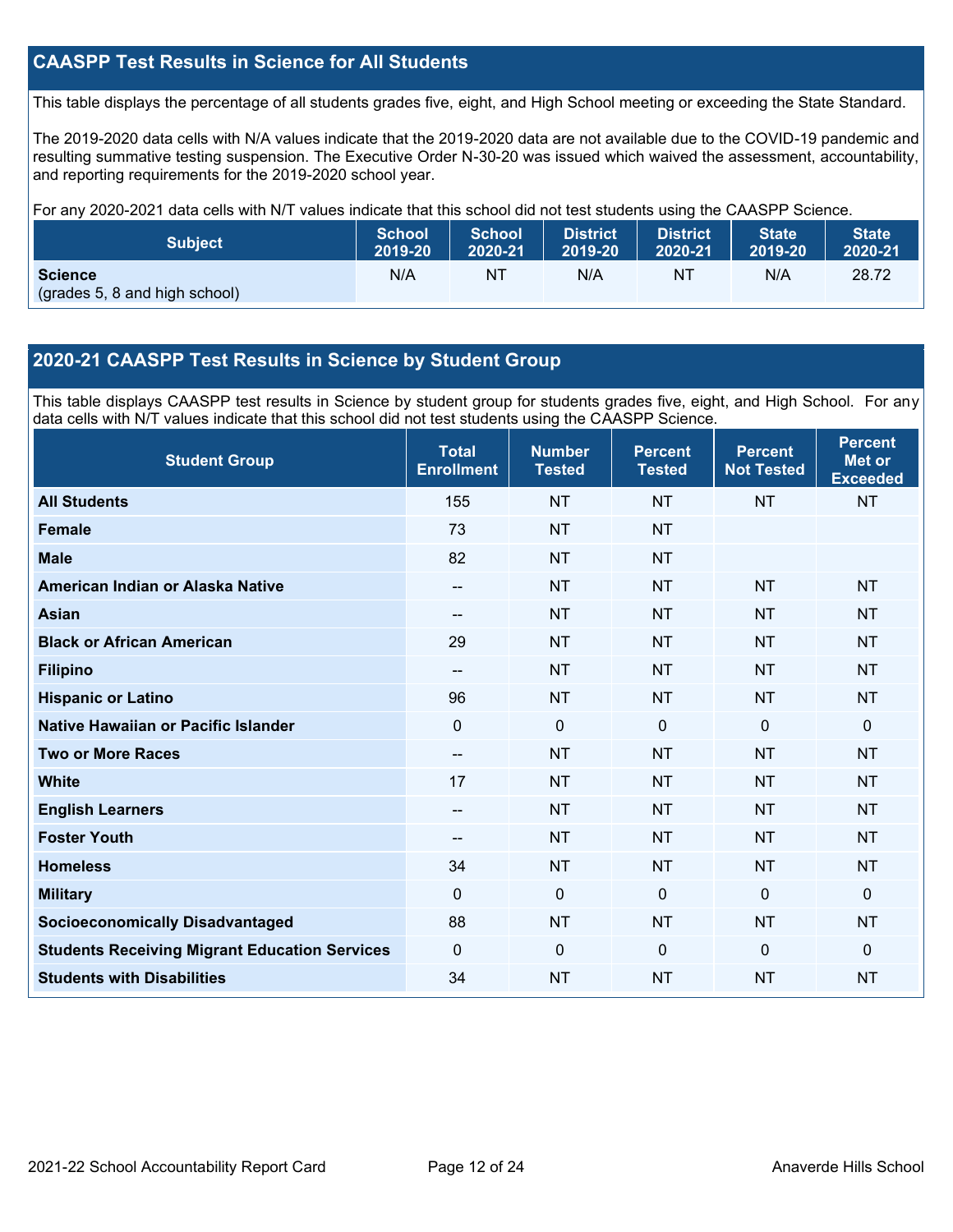# **B. Pupil Outcomes State Priority: Other Pupil Outcomes**

The SARC provides the following information relevant to the State priority: Other Pupil Outcomes (Priority 8): Pupil outcomes in the subject area of physical education.

#### **2020-21 California Physical Fitness Test Results**

Due to the COVID-19 crisis, the Physical Fitness Test was suspended during the 2020-2021 school year and therefore no data are reported and each cell in this table is populated with "N/A."

| <b>Grade Level</b> | <b>Four of Six Fitness Standards</b> | <b>Five of Six Fitness Standards</b> | Percentage of Students Meeting   Percentage of Students Meeting   Percentage of Students Meeting  <br><b>Six of Six Fitness Standards</b> |
|--------------------|--------------------------------------|--------------------------------------|-------------------------------------------------------------------------------------------------------------------------------------------|
| Grade 5            | N/A                                  | N/A                                  | N/A                                                                                                                                       |
| Grade 7            | N/A                                  | N/A                                  | N/A                                                                                                                                       |
| Grade 9            | N/A                                  | N/A                                  | N/A                                                                                                                                       |

# **C. Engagement State Priority: Parental Involvement**

The SARC provides the following information relevant to the State priority: Parental Involvement (Priority 3): Efforts the school district makes to seek parent input in making decisions regarding the school district and at each school site.

#### **2021-22 Opportunities for Parental Involvement**

Anaverde Hills has many opportunities for parents to become a more integral part of their children's education. Parents can be classroom volunteers assisting in the classroom as scheduled by the teacher, or they can assist as a room parent, helping for special events or occasions. Parents can also participate on the Safety Committee, School Site Council as an elected member, and the English Language Advisory Committee. Anaverde Hills also offers Latino Literacy as an opportunity to learn how to help enhance your child's literacy skills.

Parents are invited to enjoy student and family activities throughout the school year. Activities such as AVID nights, parent workshops, family dances, lunch on the lawn, coffee with the principals, and family movie night are just some of the events planned by the PTSA and school staff. Back to School Night and special Family Nights, which are both held in the evening, serve to help connect working parents with their child's teacher. Numerous parents and grandparents regularly commit to classroom volunteer work. In addition, at the district level, parents are encouraged to participate on the District Advisory Committee and the Superintendents Advisory Council.

We hold monthly awards for Academics, Citizenship and Effort (ACE) and semester honors and sports awards. Parents are sent invitations for the awards, when their child is to receive an award.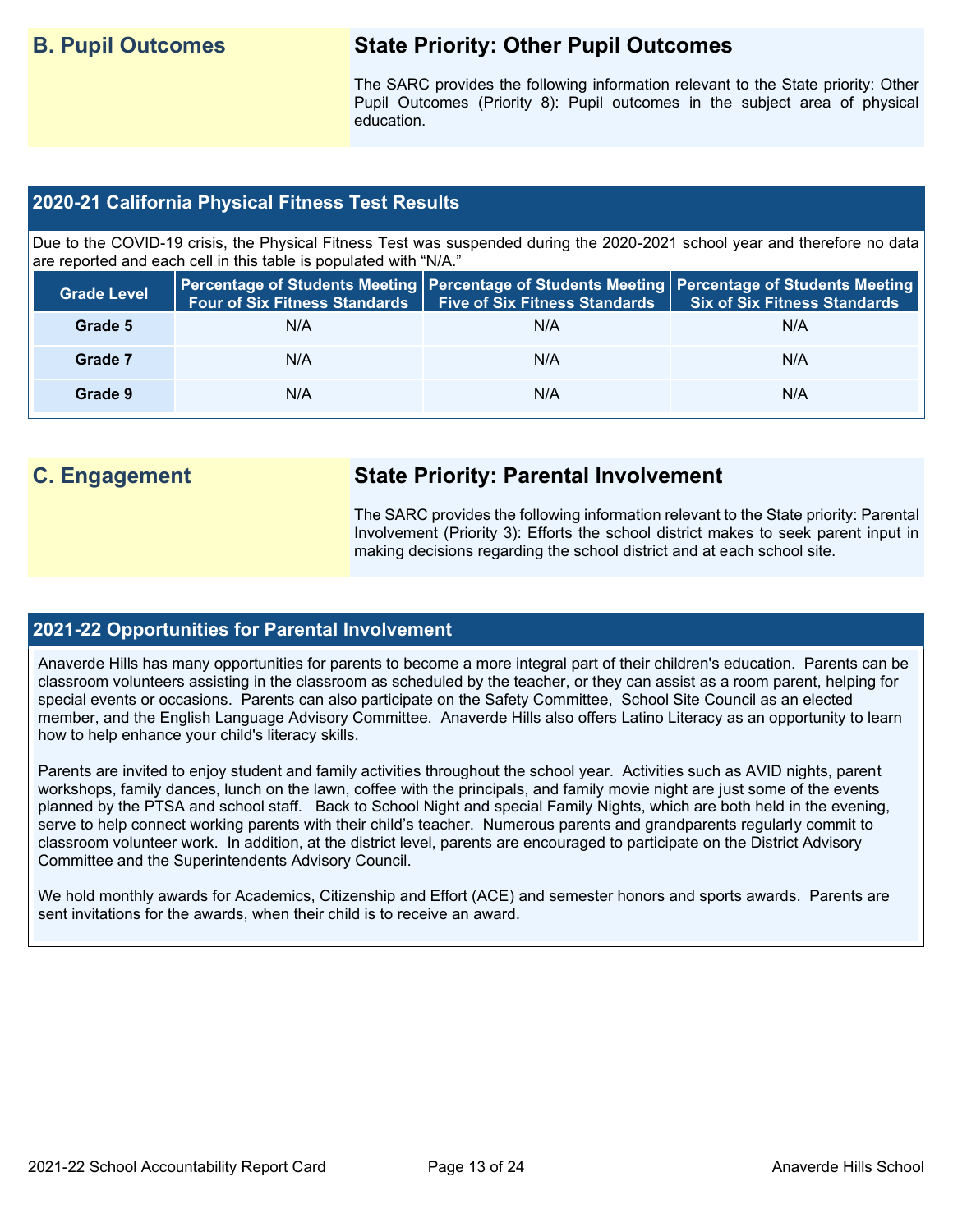## **2020-21 Chronic Absenteeism by Student Group**

| <b>Student Group</b>                                 | <b>Cumulative</b><br><b>Enrollment</b> | <b>Chronic</b><br><b>Absenteeism</b><br><b>Eligible Enrollment</b> | <b>Chronic</b><br><b>Absenteeism</b><br><b>Count</b> | <b>Chronic</b><br><b>Absenteeism</b><br><b>Rate</b> |
|------------------------------------------------------|----------------------------------------|--------------------------------------------------------------------|------------------------------------------------------|-----------------------------------------------------|
| <b>All Students</b>                                  | 751                                    | 740                                                                | 96                                                   | 13.0                                                |
| <b>Female</b>                                        | 390                                    | 381                                                                | 46                                                   | 12.1                                                |
| <b>Male</b>                                          | 361                                    | 359                                                                | 50                                                   | 13.9                                                |
| American Indian or Alaska Native                     | $\overline{4}$                         | $\overline{4}$                                                     | $\mathbf{0}$                                         | 0.0                                                 |
| <b>Asian</b>                                         | 12                                     | 12                                                                 | $\mathbf 0$                                          | 0.0                                                 |
| <b>Black or African American</b>                     | 130                                    | 129                                                                | 34                                                   | 26.4                                                |
| <b>Filipino</b>                                      | 24                                     | 24                                                                 | $\overline{2}$                                       | 8.3                                                 |
| <b>Hispanic or Latino</b>                            | 455                                    | 451                                                                | 46                                                   | 10.2                                                |
| Native Hawaiian or Pacific Islander                  | $\Omega$                               | $\mathbf 0$                                                        | $\mathbf{0}$                                         | 0.0                                                 |
| <b>Two or More Races</b>                             | 34                                     | 32                                                                 | 12                                                   | 37.5                                                |
| <b>White</b>                                         | 91                                     | 87                                                                 | 2                                                    | 2.3                                                 |
| <b>English Learners</b>                              | 64                                     | 62                                                                 | 6                                                    | 9.7                                                 |
| <b>Foster Youth</b>                                  | 22                                     | 20                                                                 | $\overline{7}$                                       | 35.0                                                |
| <b>Homeless</b>                                      | 74                                     | 72                                                                 | 11                                                   | 15.3                                                |
| <b>Socioeconomically Disadvantaged</b>               | 440                                    | 436                                                                | 77                                                   | 17.7                                                |
| <b>Students Receiving Migrant Education Services</b> | $\mathbf{0}$                           | $\mathbf 0$                                                        | $\mathbf{0}$                                         | 0.0                                                 |
| <b>Students with Disabilities</b>                    | 151                                    | 149                                                                | 29                                                   | 19.5                                                |

# **C. Engagement State Priority: School Climate**

The SARC provides the following information relevant to the State priority: School Climate (Priority 6):

- Pupil suspension rates;
- Pupil expulsion rates; and
- Other local measures on the sense of safety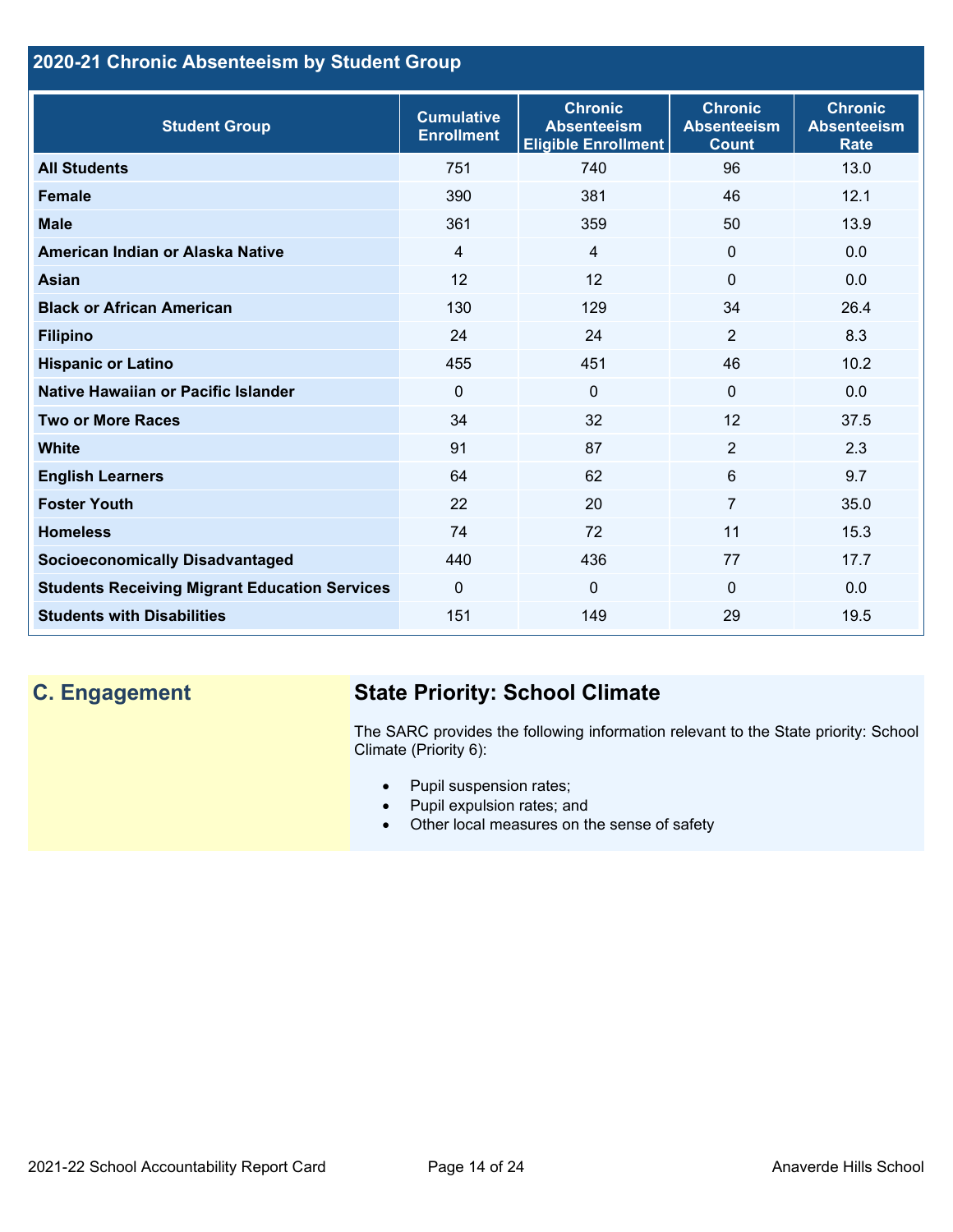#### **Suspensions and Expulsions**

This table displays suspensions and expulsions data collected between July through June, each full school year respectively. Data collected during the 2020-21 school year may not be comparable to earlier years of this collection due to differences in learning mode instruction in response to the COVID-19 pandemic.

| <b>Subject</b>     | <b>School</b><br>2018-19 | <b>School</b><br>2020-21 | <b>District</b><br>2018-19 | <b>District</b><br>2020-21 | <b>State</b><br>2018-19 | <b>State</b><br>2020-21 |
|--------------------|--------------------------|--------------------------|----------------------------|----------------------------|-------------------------|-------------------------|
| <b>Suspensions</b> | 5.49                     | 0.00                     | 3.21                       | 0.02                       | 3.47                    | 0.20                    |
| <b>Expulsions</b>  | 0.00                     | 0.00                     | 0.00                       | 0.00                       | 0.08                    | 0.00                    |

This table displays suspensions and expulsions data collected between July through February, partial school year due to the COVID-19 pandemic. The 2019-2020 suspensions and expulsions rate data are not comparable to other year data because the 2019-2020 school year is a partial school year due to the COVID-19 crisis. As such, it would be inappropriate to make any comparisons in rates of suspensions and expulsions in the 2019-2020 school year compared to other school years.

| <b>Subject</b>     | School<br>2019-20 | <b>District</b><br>2019-20 | <b>State</b><br>2019-20 |
|--------------------|-------------------|----------------------------|-------------------------|
| <b>Suspensions</b> | 3.04              | 1.86                       | 2.45                    |
| <b>Expulsions</b>  | 0.00              | 0.00                       | 0.05                    |

### **2020-21 Suspensions and Expulsions by Student Group**

| <b>Student Group</b>                                 | <b>Suspensions Rate</b> | <b>Expulsions Rate</b> |
|------------------------------------------------------|-------------------------|------------------------|
| <b>All Students</b>                                  | 0.00                    | 0.00                   |
| Female                                               | 0.00                    | 0.00                   |
| <b>Male</b>                                          | 0.00                    | 0.00                   |
| American Indian or Alaska Native                     | 0.00                    | 0.00                   |
| <b>Asian</b>                                         | 0.00                    | 0.00                   |
| <b>Black or African American</b>                     | 0.00                    | 0.00                   |
| <b>Filipino</b>                                      | 0.00                    | 0.00                   |
| <b>Hispanic or Latino</b>                            | 0.00                    | 0.00                   |
| Native Hawaiian or Pacific Islander                  | 0.00                    | 0.00                   |
| <b>Two or More Races</b>                             | 0.00                    | 0.00                   |
| <b>White</b>                                         | 0.00                    | 0.00                   |
| <b>English Learners</b>                              | 0.00                    | 0.00                   |
| <b>Foster Youth</b>                                  | 0.00                    | 0.00                   |
| <b>Homeless</b>                                      | 0.00                    | 0.00                   |
| <b>Socioeconomically Disadvantaged</b>               |                         |                        |
| <b>Students Receiving Migrant Education Services</b> | 0.00                    | 0.00                   |
| <b>Students with Disabilities</b>                    |                         |                        |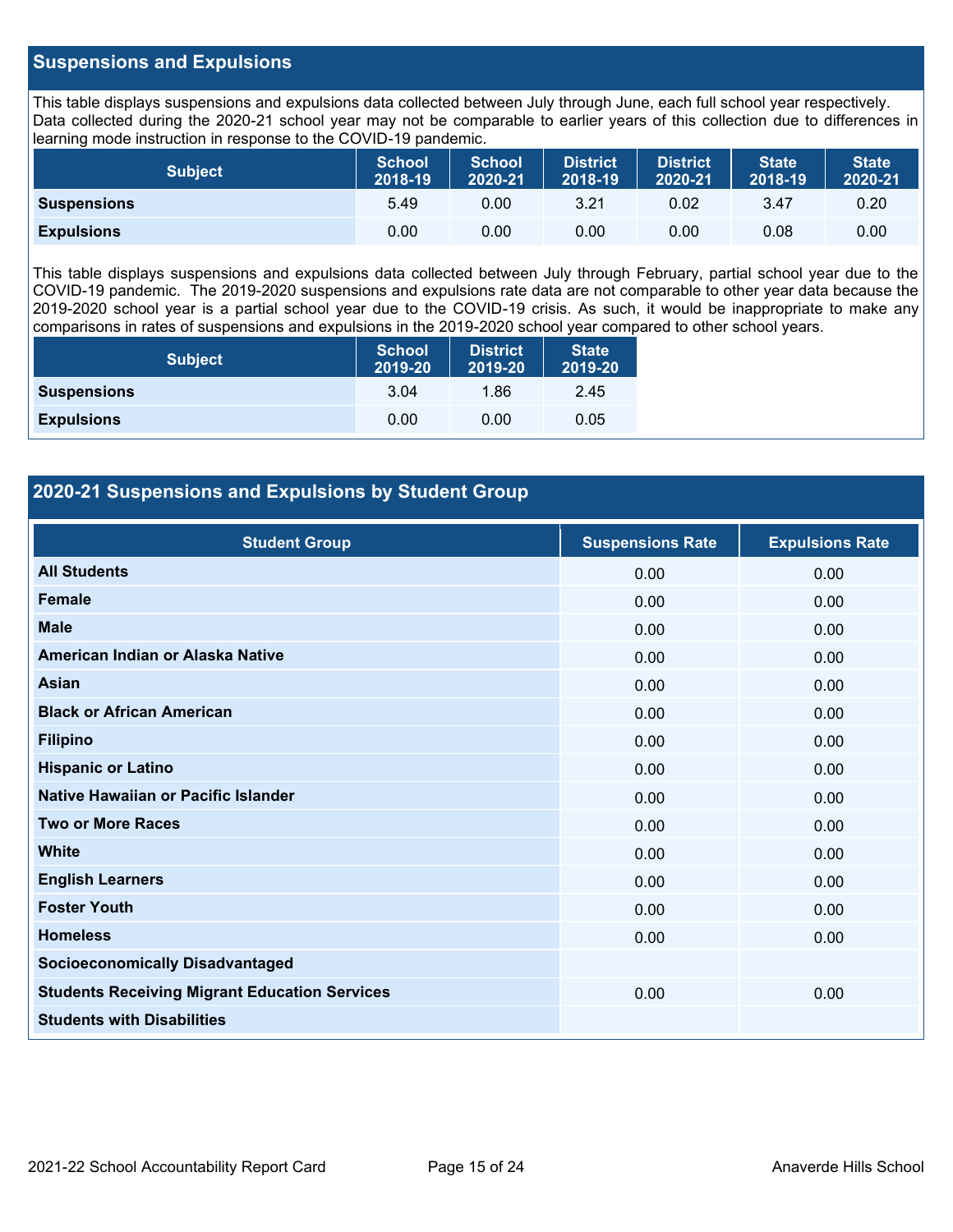#### **2021-22 School Safety Plan**

In compliance with Senate Bill 187 and Education Code 35294.6 each Westside School has developed a comprehensive safety plan. The elements of this plan include disaster preparedness and procedures. The Emergency Preparedness Plan is reviewed with the staff and students yearly. Routine emergency preparedness drills are conducted monthly to ensure the safety and well being of students and staff in the event that there is a need for such an evacuation.

# **D. Other SARC Information Information Required in the SARC**

The information in this section is required to be in the SARC but is not included in the state priorities for LCFF.

#### **2018-19 Elementary Average Class Size and Class Size Distribution**

This table displays the 2018-19 average class size and class size distribution. The columns titled "Number of Classes" indicates how many classes fall into each size category (a range of total students per class). The "Other" category is for multigrade level classes.

| <b>Grade Level</b> | Average<br><b>Class Size</b> | 1-20 Students | Number of Classes with   Number of Classes with   Number of Classes with<br>21-32 Students | 33+ Students |
|--------------------|------------------------------|---------------|--------------------------------------------------------------------------------------------|--------------|
| K                  | 24                           |               | 4                                                                                          |              |
|                    | 27                           |               | 3                                                                                          |              |
|                    | 30                           |               | っ                                                                                          |              |
|                    | 28                           |               | 3                                                                                          |              |
|                    | 23                           |               | 3                                                                                          |              |
| 5                  | 29                           |               | 3                                                                                          |              |
| 6                  | 24                           |               | 3                                                                                          |              |
| <b>Other</b>       | 12                           |               |                                                                                            |              |

#### **2019-20 Elementary Average Class Size and Class Size Distribution**

This table displays the 2019-20 average class size and class size distribution. The columns titled "Number of Classes" indicates how many classes fall into each size category (a range of total students per class). The "Other" category is for multi-grade level classes.

| <b>Grade Level</b> | <b>Average</b><br><b>Class Size</b> | 1-20 Students | Number of Classes with   Number of Classes with   Number of Classes with<br>21-32 Students | 33+ Students |
|--------------------|-------------------------------------|---------------|--------------------------------------------------------------------------------------------|--------------|
| K                  | 24                                  |               | 4                                                                                          |              |
|                    | 27                                  |               | 3                                                                                          |              |
|                    | 29                                  |               | 3                                                                                          |              |
|                    | 31                                  |               | 2                                                                                          |              |
|                    | 27                                  |               | 3                                                                                          |              |
| 5                  | 29                                  |               | 3                                                                                          |              |
| 6                  | 25                                  |               | 3                                                                                          |              |
| <b>Other</b>       | 10                                  | 3             |                                                                                            |              |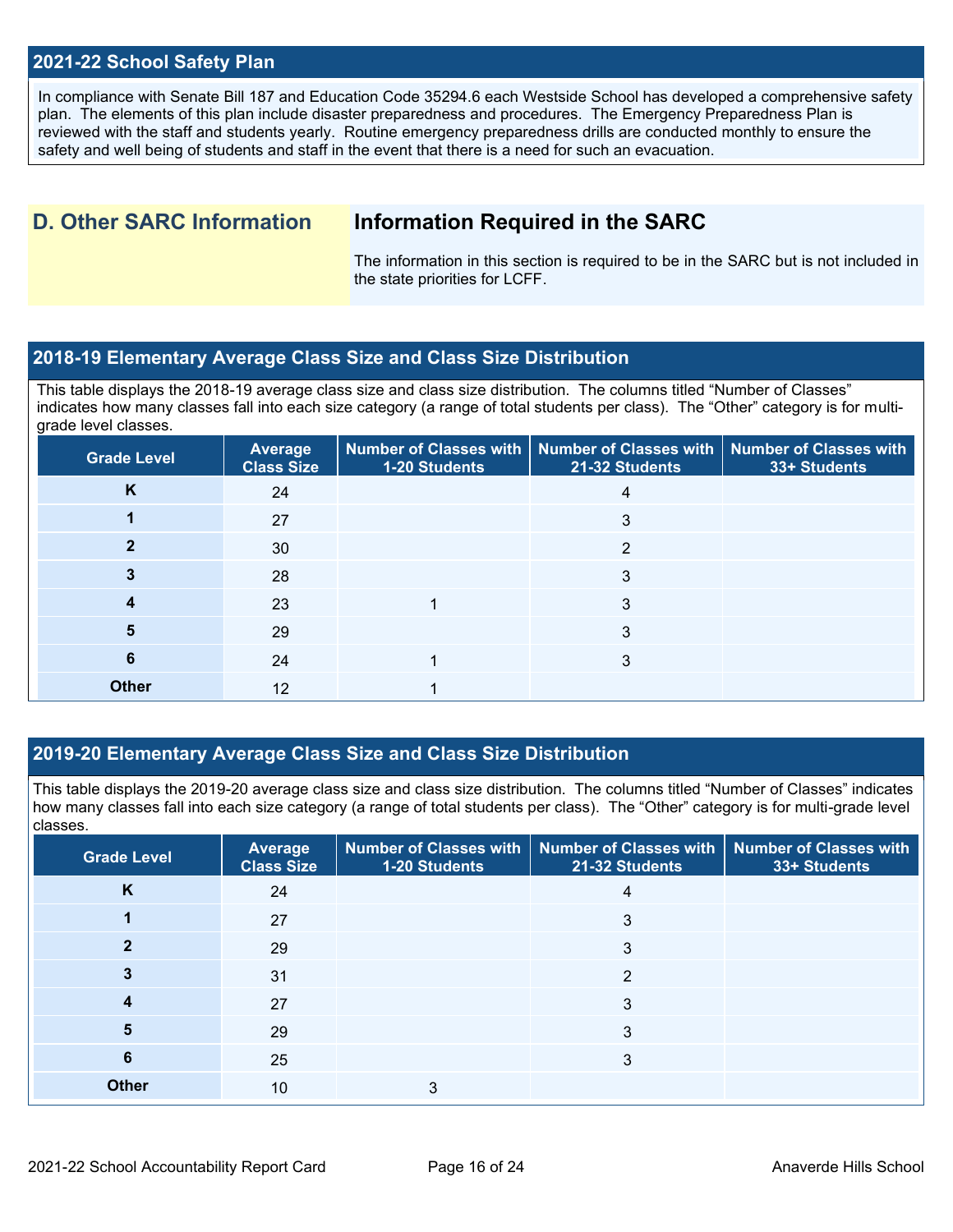#### **2020-21 Elementary Average Class Size and Class Size Distribution**

This table displays the 2020-21 average class size and class size distribution. The columns titled "Number of Classes" indicates how many classes fall into each size category (a range of total students per class). The "Other" category is for multi-grade level classes.

| <b>Grade Level</b> | <b>Average</b><br><b>Class Size</b> | 1-20 Students | Number of Classes with   Number of Classes with   Number of Classes with<br>21-32 Students | 33+ Students |
|--------------------|-------------------------------------|---------------|--------------------------------------------------------------------------------------------|--------------|
| K                  | 19                                  |               |                                                                                            |              |
|                    | 29                                  |               | 3                                                                                          |              |
|                    | 28                                  |               | 3                                                                                          |              |
|                    | 29                                  |               | 3                                                                                          |              |
| 4                  | 26                                  |               | 2                                                                                          |              |
| 5                  | 30                                  |               | っ                                                                                          |              |
| 6                  | 29                                  |               | 3                                                                                          |              |
| <b>Other</b>       | 14                                  |               |                                                                                            |              |

#### **2020-21 Ratio of Pupils to Academic Counselor**

This table displays the ratio of pupils to Academic Counselor. One full time equivalent (FTE) equals one staff member working full time; one FTE could also represent two staff members who each work 50 percent of full time.

| <b>Title</b>                        | <b>Ratio</b> |
|-------------------------------------|--------------|
| <b>Pupils to Academic Counselor</b> | 1388         |

### **2020-21 Student Support Services Staff**

This table displays the number of FTE support staff assigned to this school. One full time equivalent (FTE) equals one staff member working full time; one FTE could also represent two staff members who each work 50 percent of full time.

| <b>Title</b>                                                         | <b>Number of FTE Assigned to School</b> |
|----------------------------------------------------------------------|-----------------------------------------|
| <b>Counselor (Academic, Social/Behavioral or Career Development)</b> | 0.5                                     |
| Library Media Teacher (Librarian)                                    | 0                                       |
| <b>Library Media Services Staff (Paraprofessional)</b>               | $\mathbf{0}$                            |
| <b>Psychologist</b>                                                  | 0.9                                     |
| <b>Social Worker</b>                                                 | $\mathbf{0}$                            |
| <b>Nurse</b>                                                         | 0.3                                     |
| <b>Speech/Language/Hearing Specialist</b>                            | 0.5                                     |
| <b>Resource Specialist (non-teaching)</b>                            | $\mathbf{0}$                            |
| <b>Other</b>                                                         | 2.1                                     |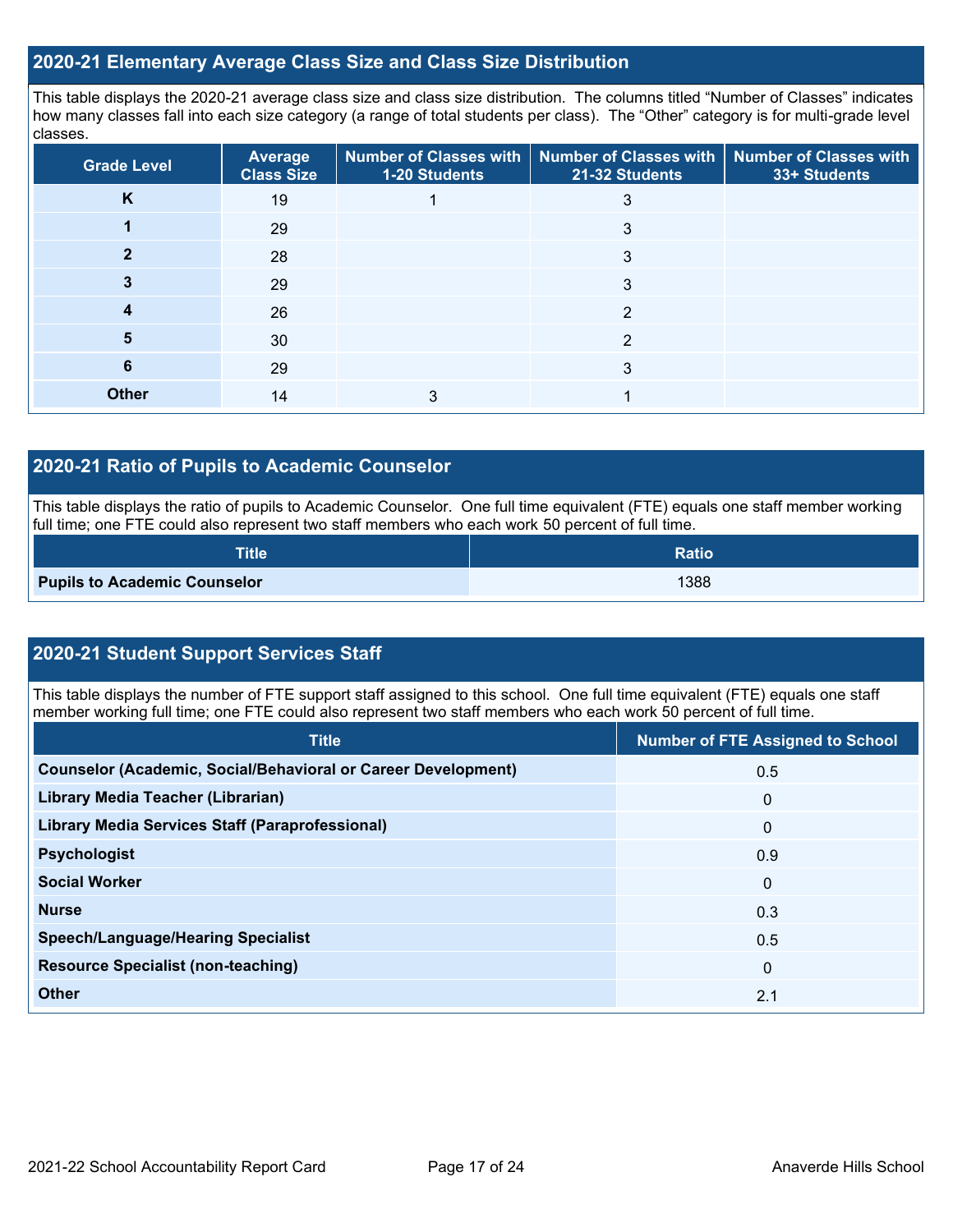## **2019-20 Expenditures Per Pupil and School Site Teacher Salaries**

This table displays the 2019-20 expenditures per pupil and average teach salary for this school. Cells with N/A values do not require data.

| <b>Level</b>                                         | <b>Total</b><br><b>Expenditures</b><br><b>Per Pupil</b> | <b>Expenditures</b><br><b>Per Pupil</b><br>(Restricted) | <b>Expenditures</b><br><b>Per Pupil</b><br>(Unrestricted) | <b>Average</b><br><b>Teacher</b><br><b>Salary</b> |
|------------------------------------------------------|---------------------------------------------------------|---------------------------------------------------------|-----------------------------------------------------------|---------------------------------------------------|
| <b>School Site</b>                                   | \$10,285                                                | \$2,896                                                 | \$7.389                                                   | \$66,663                                          |
| <b>District</b>                                      | N/A                                                     | N/A                                                     | \$7,389                                                   | \$80,090                                          |
| <b>Percent Difference - School Site and District</b> | N/A                                                     | N/A                                                     | 0.0                                                       | $-18.3$                                           |
| <b>State</b>                                         |                                                         |                                                         | \$8.444                                                   | \$85,863                                          |
| <b>Percent Difference - School Site and State</b>    | N/A                                                     | N/A                                                     | $-13.3$                                                   | $-25.2$                                           |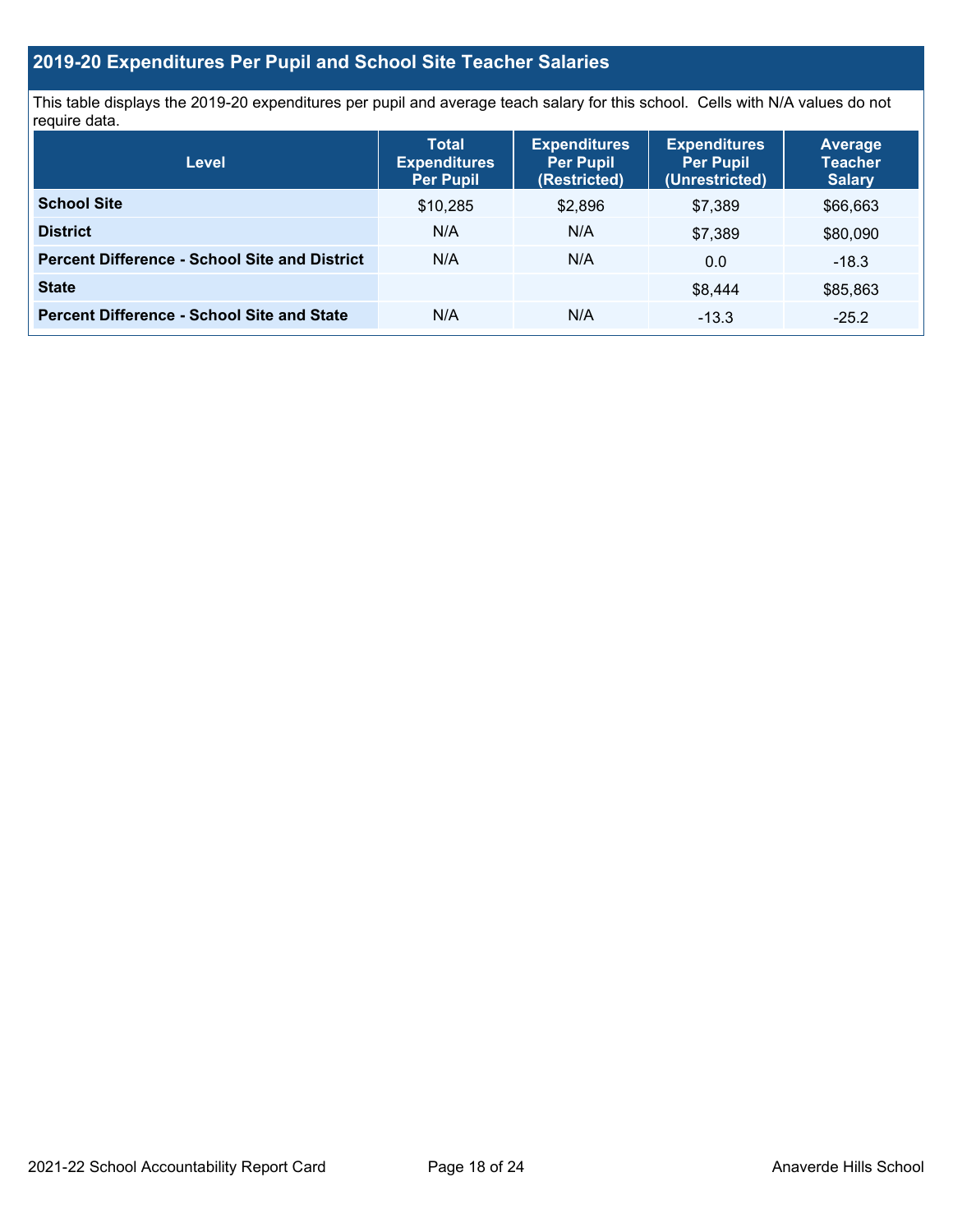#### **2020-21 Types of Services Funded**

A range of academic and social emotional supports exist for Westside students, many of which are unique to individual school sites, tailored to meet the needs of the members of each school community. These supports are provided by counselors (district and/or community-based), school psychologists, school nurses, specialists in Speech/Language/Hearing, adaptive physical education teachers, or behavior specialists.

Student Study and Child Study Teams assist students experiencing academic and/or social emotional challenges, those with special needs, and with assessing eligibility for placement in special classes and/or recommending specialized services as needed. Special services and classes are offered for students with learning disabilities as well as other students with exceptional needs.

Ten counselors provide a range of support services for Westside students. Programs and services are developed and provided based on student data (such as referrals for threatening or self-harm behaviors, grades, and attendance) and the needs of the school site. The counseling program was developed using the Multi-Tiered Multi-Domain System of Support Framework (MTMDSS), which supports the components of the American School Counselor Association. As part of the comprehensive supports, all students receive Tier 1 lessons that focus on social/emotional development, attendance, and college and career readiness. Additionally, social-emotional and character development programs build upon the skills and habits of mind that are nurtured and developed in Leadership Development through Physical Education (LDTPE), Advancement Via Individual Determination (AVID), and Boys Town. Examples of counseling Tier 2 support programs may include specific groups for strong-willed students, students experiencing grief, coping skills for students exhibiting behaviors due to trauma or anxiety, and academic supports such as organization and time management. Counselors are also involved in community outreach and service clubs such as Student Ambassadors or Kindness Clubs. School counselors are assisted by a cadre of Campus Climate Assistants, trained paraprofessionals who provide social-emotional support and structure for students during more unstructured parts of the school day such as recess and lunch. Counselors and Educational Service staff members collaborate regularly with community agencies to facilitate alignment and coordination of resources and supports for students and their families. Additional services include referrals to School-Based Mental Health Services. These services are provided at all Westside school sites for eligible students.

Behavior specialists provide student and staff support for students needing intensive behavior support and/or intervention.

Several programs, designed to build students' emotional intelligence and capacity and to promote positive and proactive social decision making, reduce bullying, and build an inclusive culture continue to be implemented districtwide. Two of these are BoysTown (implemented in grades Kindergarten through 8) and Leadership Development through Physical Education for students.

NWEA Map Growth assessment system has been actively used across the district since the spring of 2018. NWEA Map Growth is a computer adaptive, standards-based diagnostic assessment designed to measure student achievement in the moment and growth over time. Teachers use this data to design instructional experiences tailored to build on areas that need support and to accelerate areas of academic strength for children. NWEA data informs district, site, and grade level Professional Learning Communities, yearlong planning, classroom instruction, and all tiered systems of support and intervention.

Academic interventions across the district and at varying school sites are provided for students working below standards may include:

- Academic tutoring, either before or after school, which may include frontloading of academic concepts and/or homework assistance.
- Learning Lab support during lunch hours.
- Classroom aides leveraged to support small group instruction.

Each school site has at least one bilingual assistant to support continual communication with parents of English learners. The bilingual assistants play a large role in the outreach to parents. They encourage participation in advisory groups, such as ELAC and DELAC, and arrange parent/teacher conferences. Bilingual assistants are able to provide translated services at IEP meetings, Child Study Team meetings, and parent/teacher conferences. Additionally, the bilingual assistants translate messages to parents including mass phone messages, emails, and flyers. Site bilingual assistants also continue to run parent outreach programs to support literacy, such as the Latino Literacy Project. Bilingual assistants provide ongoing support within the classroom to English learners.

District bilingual assistants are responsible for notifying parents through required notifications, reclassifying English learners, and providing the state assessments (both the Initial ELPAC and Summative ELPAC).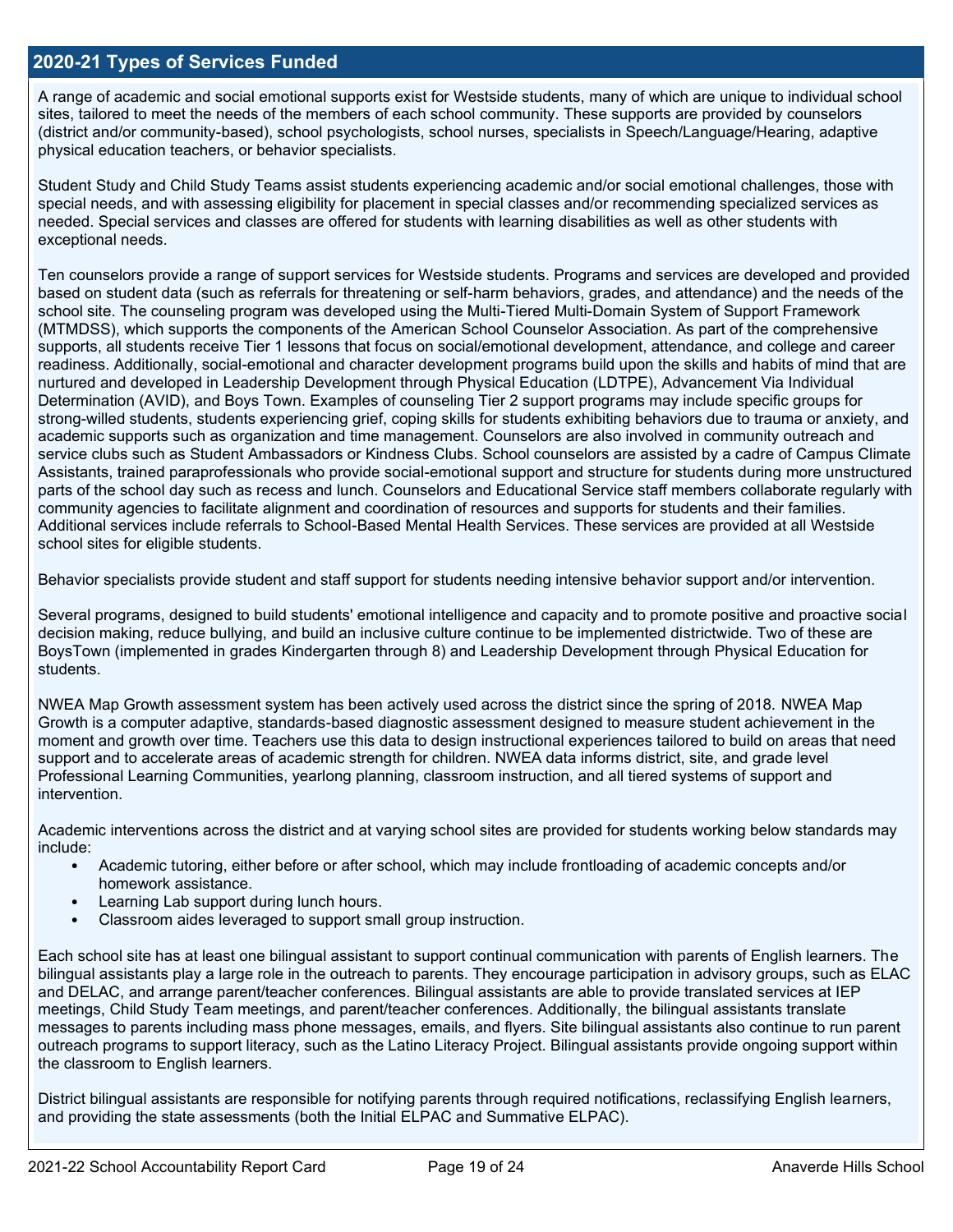#### **2020-21 Types of Services Funded**

When students enroll, English learners are placed into support classes at the middle school. These classes include instruction in designated ELD as well as content support.

New students, based on the Home Language Survey, that are awaiting the Initial ELPAC to determine English Language Acquisition Status, are presumed English learners until that assessment can be completed.

School supplies and backpacks are provided as needed to foster youth, students experiencing homelessness or financial hardships and are available for distribution at school sites. Assistance with transportation services is available through communication with the homeless liaison and/or foster liaison. These liaisons continue collaboration with local agencies, such as the LACOE Foster/Homeless Collaborative, Department of Mental Health, and local homeless shelters. English Learners participate in the structured English Immersion Program, which includes integrated and designated English Language Development.

#### **2019-20 Teacher and Administrative Salaries**

This table displays the 2019-20 Teacher and Administrative salaries. For detailed information on salaries, see the CDE Certification Salaries & Benefits web page at [http://www.cde.ca.gov/ds/fd/cs/.](http://www.cde.ca.gov/ds/fd/cs/)

| Category                                             | <b>District</b><br><b>Amount</b> | <b>State Average</b><br>for Districts<br>in Same Category |
|------------------------------------------------------|----------------------------------|-----------------------------------------------------------|
| <b>Beginning Teacher Salary</b>                      | \$46,343                         | \$52,060                                                  |
| <b>Mid-Range Teacher Salary</b>                      | \$84,347                         | \$84,043                                                  |
| <b>Highest Teacher Salary</b>                        | \$109,179                        | \$107,043                                                 |
| <b>Average Principal Salary (Elementary)</b>         | \$131,432                        | \$133,582                                                 |
| <b>Average Principal Salary (Middle)</b>             | \$135,353                        | \$138,803                                                 |
| <b>Average Principal Salary (High)</b>               | \$0                              | \$133,845                                                 |
| <b>Superintendent Salary</b>                         | \$249,003                        | \$240,628                                                 |
| <b>Percent of Budget for Teacher Salaries</b>        | 35%                              | 35%                                                       |
| <b>Percent of Budget for Administrative Salaries</b> | 6%                               | 5%                                                        |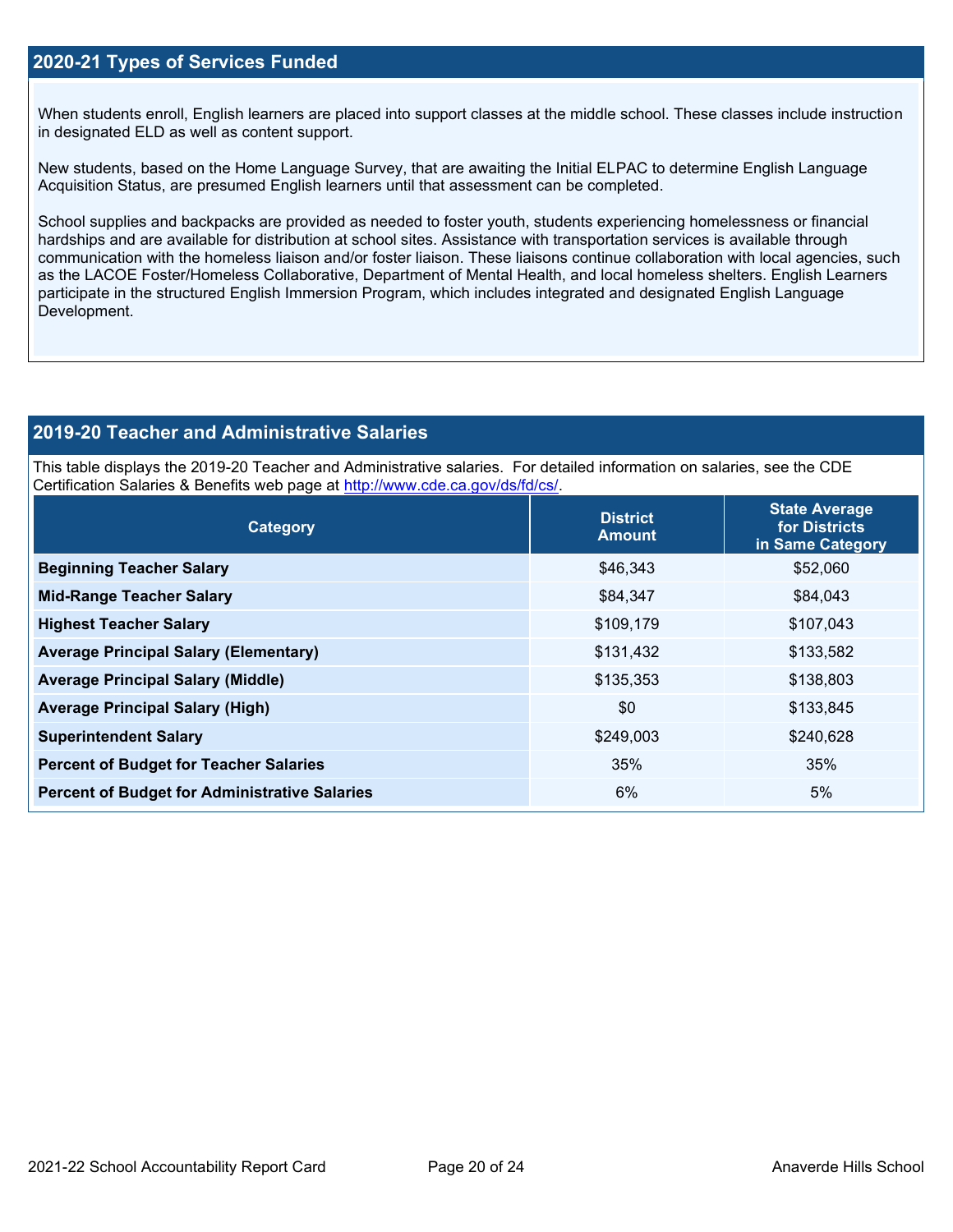#### **Professional Development**

Professional development focusing on equity is conducted to address student group disproportionalities and equitable practices. Session workshops are delivered in a three part Enhancing Equity series for all employees throughout the District. Session topics include implicit bias, micro aggressions, vulnerable decision points, and strategies to build inclusive environments. The focus of this work is to support equitable and inclusive learning environments and work environments for our students and staff. Additional layered work tailored to the needs of the school sites may also include work in socialemotional learning programs such as Leadership Development Through Physical Education, Boys Town, Where Everyone Belongs, and Capturing Kids Hearts.

Leadership development Through Physical Education (LDTPE) is a supplemental curriculum to enhance current elementary physical education programming by teaching, developing, and practicing key Social Emotional Learning (SEL) skills. All PE teachers have participated in two full days of training, which include curriculum concepts, language, and skills and activities with a particular focus on building a positive and cohesive community of learners. This training focused on the implementation of techniques that build positive adult to student and student to student relationships resulting in atmospheres where all students can heal from elevated emotional stressors and embrace SEL skills to engage in learning.

Annually, professional development on suicide prevention to both certificated and classified staff members is conducted. Professional development is also provided to certificated staff on topics such as human trafficking, the impact of trauma, and the tiered supports embedded in the comprehensive counseling program.

Advancement Via Individual Determination (AVID) professional development is provided across the District. Professional development is tailored to the specific needs of the students on campus, and focuses on intentional strategies to support Writing, Inquiry, Collaboration, Organization, and Reading (WICOR). Strategies embedded during instruction support increased access to the core content and student engagement. Professional development is conducted at school sites and at AVID Summer Institute.

English Language Development (ELD) is a component of the Structured English Immersion program provided for English Learners. All certificated staff receive training on English Language Development, both integrated and designated. Professional development for certificated staff also includes work in the English Language Development standards, strategies to support English Learners, progress monitoring of English Learners, and targeted support for English Learners in all content areas.

Westside continues to partner with DNA Math to provide foundational training for making sense of mathematics for teaching. Three days of training focuses on digging deep into mathematical reasoning; exploring how to develop, select, and modify mathematics tasks; and learning to apply tasks, questions, and evidence (TQE).

Westside continues to annually sponsor supplemental professional development for certificated staff during Westside Institute offerings. The 2021-2022 Westside Institute summer participants took a focused look at the impact of COVID-19 on student academic achievement as well as its toll on the mental health of students, staff, parents, and community. Teachers participated in reviewing data surrounding learning loss as well as viewed A Trusted Space. A Trusted Space is a documentary-training film for educators on how to help mitigate the effects of the grief, trauma, anxiety and other emotional stressors that so many students, families, and staff feel as they return to in-person learning. The second portion of this year's institute was spent in a virtual training with Katie Novak on the foundations of Universal Design Learning (UDL) and the core components of a highly effective, school wide multi-tiered system of support.

Professional development addressing reading achievement is provided to certificated staff. Nearly 100 teachers, all site administrators, and every educational services director has completed or is currently completing an Online Elementary Reading Academy (OERA) hosted by the Consortium on Reading Excellence in Education. This series will provide certificated staff on best practices and evidence-based strategies to use during first instruction as well as targeted intervention.

The Westside Union School District New Teacher Support (NTS) team offers programs to clear both the administrative and teaching credentials for new hires.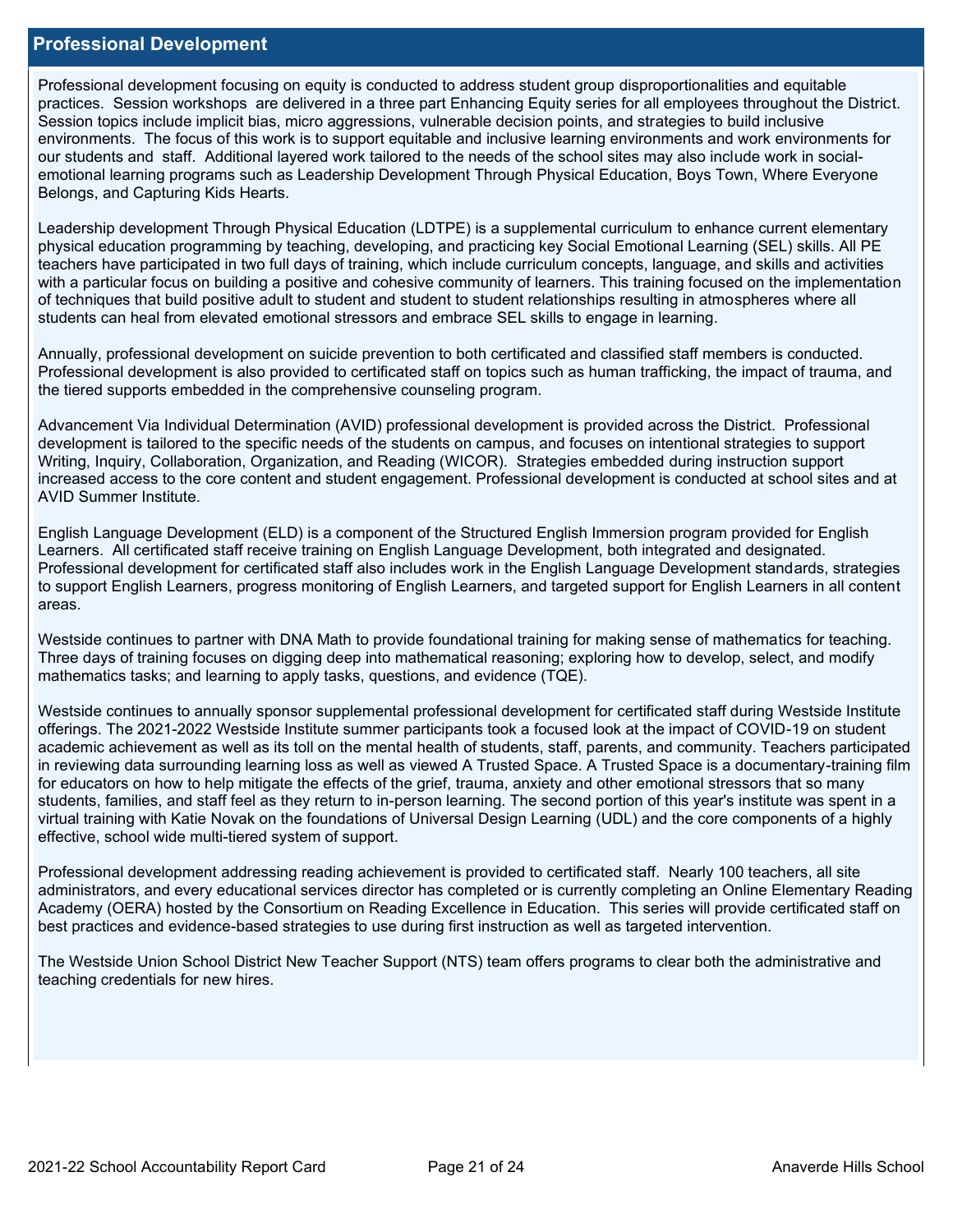The robust program for teachers consists of weekly meetings with a full-time release mentor. Each new teacher is provided with at least one hour of support per week. This includes support in the classroom, lesson planning, and working towards the achievement of an individualized goal based on the California Standards for the Teaching Profession (CSTP) that preassessments showed as an area of growth for the candidate. Each candidate works in collaboration with their mentor to set and work towards achieving this goal throughout the year. In addition, the NTS program offers candidates support in the form of professional development. Regularly occurring sessions include training on addressing the unique needs of student groups such as English Learners, using data to drive instruction, standards-based grading, the Individualized Educational Program (IEP) process, and classroom management.

The District's administrative program pairs new administrators with highly qualified coaches. These pairs meet for a total of at least 40 hours a year to work towards mastery of three self-developed goals based on the California Professional Standards for Educational Leaders (CPSEL). Additionally, candidates work with their coaches to complete at least 20 hours of professional development designed to further develop high standards of practice.

| This table displays the number of school days dedicated to staff development and continuous improvement. |  |                             |    |  |  |
|----------------------------------------------------------------------------------------------------------|--|-----------------------------|----|--|--|
| Subiect                                                                                                  |  | 2019-20   2020-21   2021-22 |    |  |  |
| Number of school days dedicated to Staff Development and Continuous Improvement                          |  | 65                          | 60 |  |  |

# **Westside Union Elementary School District 2020-21 Local Accountability Report Card (LARC) Addendum**

## **Local Accountability Report Card (LARC) Addendum**

**2020-21 Local Accountability Report Card (LARC) Addendum Overview**



On July 14, 2021, the California State Board of Education (SBE) determined that the California Department of Education (CDE) will use the SARC as the mechanism to conduct a one-time data collection of the LEA-level aggregate test results of all school's local assessments administered during the 2020–2021 school year in order to meet the federal Every Students Succeeds Act (ESSA) reporting requirement for the Local Educational Agency Accountability Report Cards (LARCs).

Each local educational agency (LEA) is responsible for preparing and posting their annual LARC in accordance with the federal ESSA. As a courtesy, the CDE prepares and posts the LARCs on behalf of all LEAs.

Only for the 2020–2021 school year and the 2020–2021 LARCs, LEAs are required to report their aggregate local assessments test results at the LEA-level to the CDE by populating the tables below via the SARC. These data will be used to meet the LEAs' federal requirement for their LARCs. Note that it is the responsibility of the school and LEA to ensure that all student privacy and suppression rules are in place when reporting data in Tables 3 and 4 in the Addendum, as applicable.

The tables below are not part of the SBE approved 2020–2021 SARC template but rather are the mechanism by which these required data will be collected from LEAs.

For purposes of the LARC and the following tables, an LEA is defined as a school district, a county office of education, or a direct funded charter school.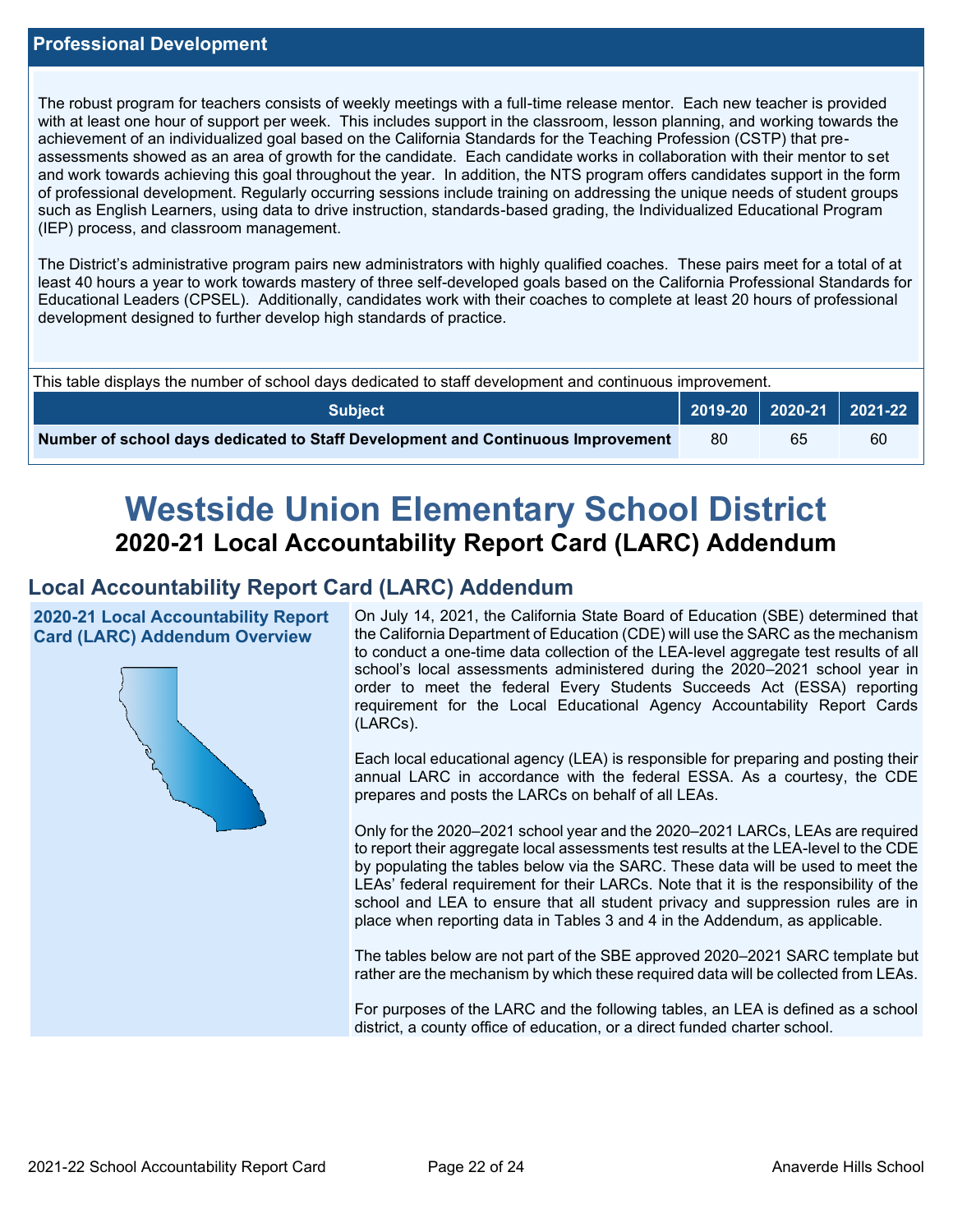| <b>2021-22 District Contact Information</b> |                                           |  |  |  |
|---------------------------------------------|-------------------------------------------|--|--|--|
| <b>District Name</b>                        | Westside Union Elementary School District |  |  |  |
| <b>Phone Number</b>                         | (661) 722-0716                            |  |  |  |
| Superintendent                              | Regina Rossall                            |  |  |  |
| <b>Email Address</b>                        | r.rossall@westside.k12.ca.us              |  |  |  |
| <b>District Website Address</b>             | www.westside.k12.ca.us                    |  |  |  |

# **2020-21 CAASPP Test Results in ELA by Student Group**

This table displays CAASPP test results in ELA by student group for students grades three through eight and grade eleven taking and completing a state-administered assessment. The CDE will populate this table for schools in cases where the school administered the CAASPP assessment. In cases where the school administered a local assessment instead of CAASPP, the CDE will populate this table with "NT" values, meaning this school did not test students using the CAASPP. See the local assessment(s) table for more information.

| <b>CAASPP</b><br><b>Student Groups</b>               | <b>CAASPP</b><br><b>Total</b><br><b>Enrollment</b> | <b>CAASPP</b><br><b>Number</b><br><b>Tested</b> | <b>CAASPP</b><br><b>Percent</b><br><b>Tested</b> | <b>CAASPP</b><br><b>Percent</b><br><b>Not Tested</b> | <b>CAASPP</b><br><b>Percent</b><br><b>Met or</b><br><b>Exceeded</b> |
|------------------------------------------------------|----------------------------------------------------|-------------------------------------------------|--------------------------------------------------|------------------------------------------------------|---------------------------------------------------------------------|
| <b>All Students</b>                                  | 6286                                               | 41                                              | 0.65                                             | 99.35                                                | 12.20                                                               |
| <b>Female</b>                                        | 3076                                               | 11                                              | 0.36                                             | 99.64                                                | 0.00                                                                |
| <b>Male</b>                                          | 3210                                               | 30                                              | 0.93                                             | 99.07                                                | 16.67                                                               |
| American Indian or Alaska Native                     | 13                                                 | $\mathbf 0$                                     | $\overline{\phantom{a}}$                         | 100.00                                               | --                                                                  |
| Asian                                                | 150                                                | $\mathbf 0$                                     | 0.00                                             | 100.00                                               |                                                                     |
| <b>Black or African American</b>                     | 678                                                | 8                                               | 1.18                                             | 98.82                                                | --                                                                  |
| <b>Filipino</b>                                      | 93                                                 | $\mathbf{1}$                                    | 1.08                                             | 98.92                                                | --                                                                  |
| <b>Hispanic or Latino</b>                            | 3173                                               | 17                                              | 0.54                                             | 99.46                                                | 5.88                                                                |
| Native Hawaiian or Pacific Islander                  | --                                                 | $\overline{\phantom{a}}$                        | $\overline{\phantom{a}}$                         | $-$                                                  | --                                                                  |
| <b>Two or More Races</b>                             | 369                                                | 1                                               | 0.27                                             | 99.73                                                | --                                                                  |
| <b>White</b>                                         | 1805                                               | 14                                              | 0.78                                             | 99.22                                                | 21.43                                                               |
| <b>English Learners</b>                              | 374                                                | $\overline{2}$                                  | 0.53                                             | 99.47                                                |                                                                     |
| <b>Foster Youth</b>                                  | 136                                                | $\overline{4}$                                  | 2.94                                             | 97.06                                                |                                                                     |
| <b>Homeless</b>                                      | 990                                                | 4                                               | 0.40                                             | 99.60                                                | --                                                                  |
| <b>Military</b>                                      | 43                                                 | $\mathbf 0$                                     | 0.00                                             | 100.00                                               | --                                                                  |
| <b>Socioeconomically Disadvantaged</b>               | 3228                                               | 26                                              | 0.81                                             | 99.19                                                | 7.69                                                                |
| <b>Students Receiving Migrant Education Services</b> | --                                                 | $\qquad \qquad -$                               |                                                  | --                                                   |                                                                     |
| <b>Students with Disabilities</b>                    | 906                                                | 41                                              | 4.53                                             | 95.47                                                | 12.20                                                               |